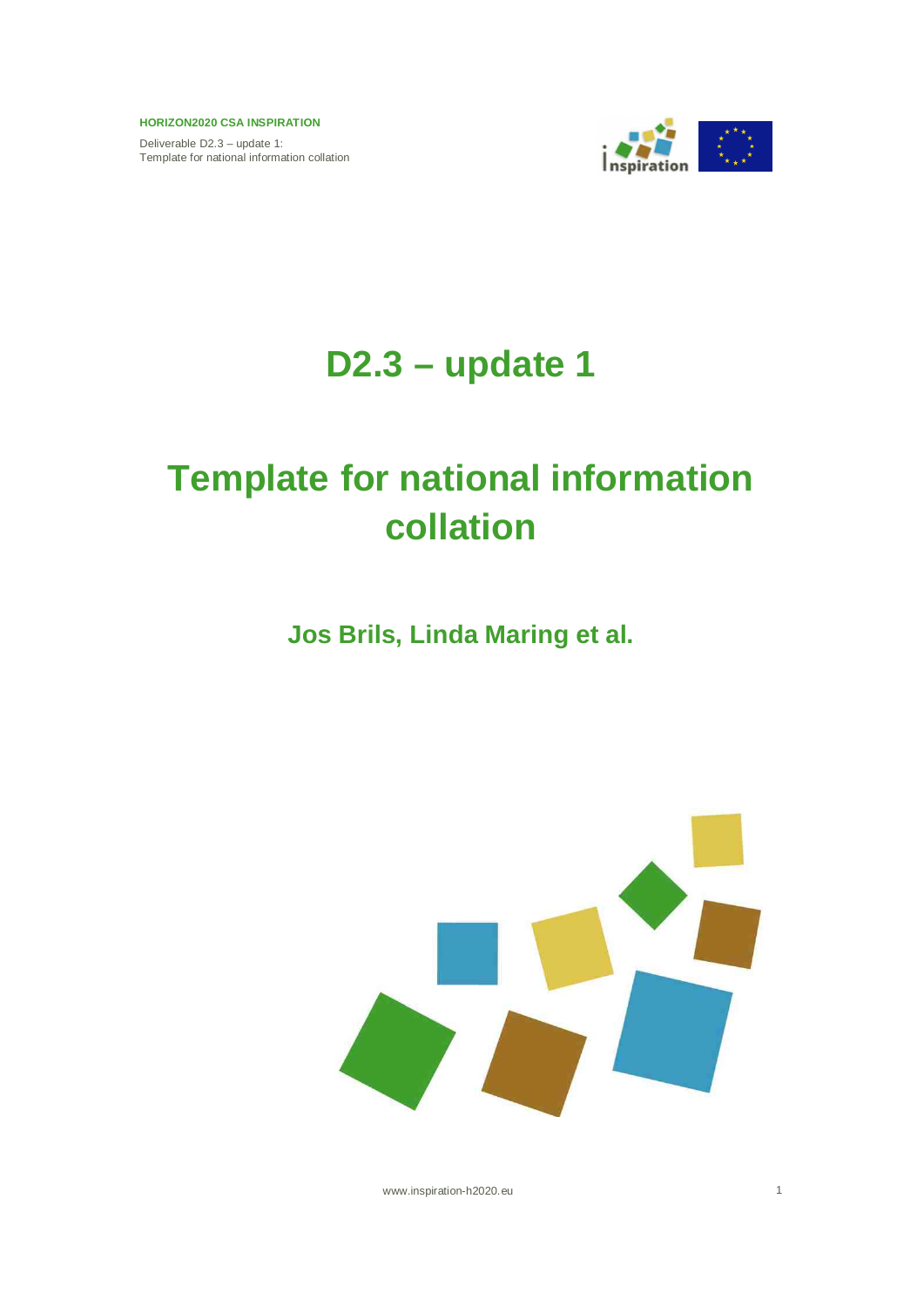Deliverable D2.3 – update 1: Template for national information collation



# **Document information**

| Project acronym:<br>Project full title:      | <b>INSPIRATION</b><br>INtegrated Spatial Planning, land use and soil management Research<br>ActTION                                                                                                                                                                                                                                                                                         |
|----------------------------------------------|---------------------------------------------------------------------------------------------------------------------------------------------------------------------------------------------------------------------------------------------------------------------------------------------------------------------------------------------------------------------------------------------|
| Project type:<br>EC Grant agreement no.:     | Coordination and Support Action (CSA)<br>642372                                                                                                                                                                                                                                                                                                                                             |
| Project starting / end date:<br>Website:     | $1^{st}$ March 2015 (month 1) / $28^{th}$ February 2018 (month 36)<br>www.inspiration-h2020.eu                                                                                                                                                                                                                                                                                              |
| Document status / date:                      | Updated version as of 13/07/2015                                                                                                                                                                                                                                                                                                                                                            |
| Deliverable No.:<br>Responsible participant: | D <sub>2.3</sub><br>DELTARES (participant number 14)                                                                                                                                                                                                                                                                                                                                        |
| Due date of deliverable:                     | 01/06/2015                                                                                                                                                                                                                                                                                                                                                                                  |
| Actual submission date:                      | 01/06/2015                                                                                                                                                                                                                                                                                                                                                                                  |
| Date of update 1:                            | 13/07/2015                                                                                                                                                                                                                                                                                                                                                                                  |
| Dissemination level:                         | PU - Public<br>PP - Restricted to other programme participants*<br>RE - Restricted to a group specified by the consortium*<br>CO - Confidential, only for members of the consortium*<br>X.<br>$(* = including the Commission Services)$                                                                                                                                                     |
| Authors:                                     | Jos Brils (Deltares), Linda Maring (Deltares), Dominique Darmendrail<br>(BRGM), Marie-Christine Dictor (BRGM), Valerie Guerin (BRGM),<br>Samuel Coussy (BRGM), Maros Finka (STUBA), Nele Bal (OVAM),<br>Pierre Menger (Technalia), Antti Rehunen (Syke), Josef Zeyer (ETH),<br>Christoph Schröter-Schlaack (UFZ), Jacques Villeneuve (BRGM),<br>Justyna Gorgon (IETU), Stephan Bartke (UBA) |
| Contact:                                     | INSPIRATION Coordinators Detlef Grimski (UBA): detlef.grimski@uba.de<br>or Stephan Bartke (UBA): stephan.bartke@uba.de                                                                                                                                                                                                                                                                      |

### To be cited as:

Brils J, Maring L, Darmendrail D, Dictor MC, Guerin V, Coussy S, Finka M, Bal N, Menger P, Rehunnen A, Zeyer J, Schröter-Schlaack C, Villeneuve J, Gorgon J, Bartke S (2015): Template for national information collation. Update 1 version as of 02.07.2015 of deliverable D2.3 of the HORIZON 2020 project INSPIRATION. EC Grant agreement no: 642372, UBA: Dessau-Roßlau, Germany.

#### Disclaimer:

This document's contents are not intended to replace consultation of any applicable legal sources or the necessary advice of a legal expert, where appropriate. All information in this document is provided "as is" and no guarantee or warranty is given that the information is fit for any particular purpose. The user, therefore, uses the information at its sole risk and liability. For the avoidance of all doubts, the European Commission has no liability in respect of this document, which is merely representing the authors' view.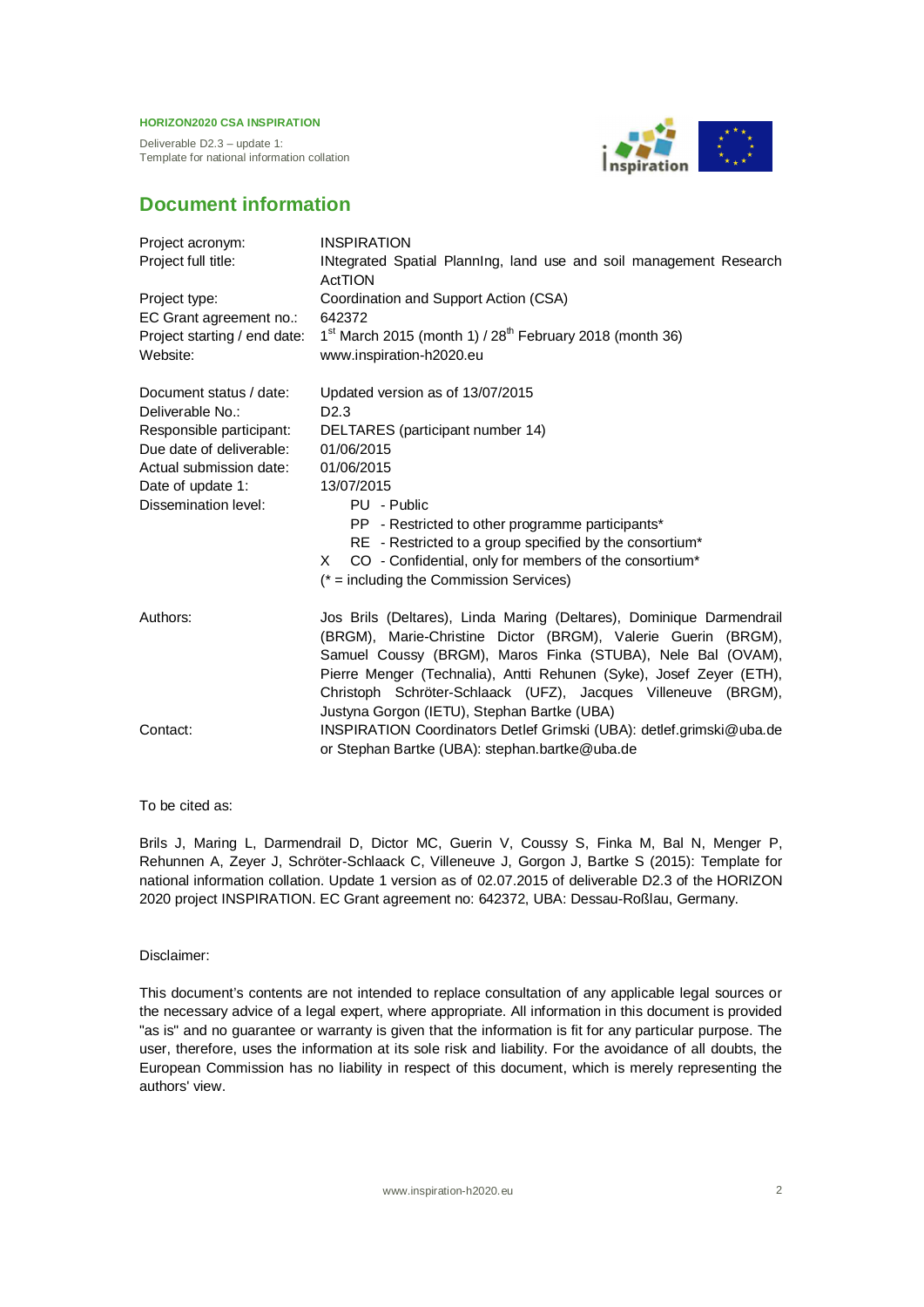Deliverable D2.3 - update 1: Template for national information collation



# **D2.3: Template for national information collation**

# **Content**

| 1.         |  |
|------------|--|
| 1.1.       |  |
| 1.2.       |  |
| 2.         |  |
| 2.1.       |  |
| 2.1.1.     |  |
| 2.1.2.     |  |
| 2.2.       |  |
| 2.3.       |  |
| 2.3.1.     |  |
| 2.3.2.     |  |
| 24         |  |
| 2.5.       |  |
| 2.5.1.     |  |
| 2.5.2.     |  |
| 2.5.3.     |  |
| 2.5.4.     |  |
| Annex I:   |  |
| Annex IIa: |  |
| Annex IIb: |  |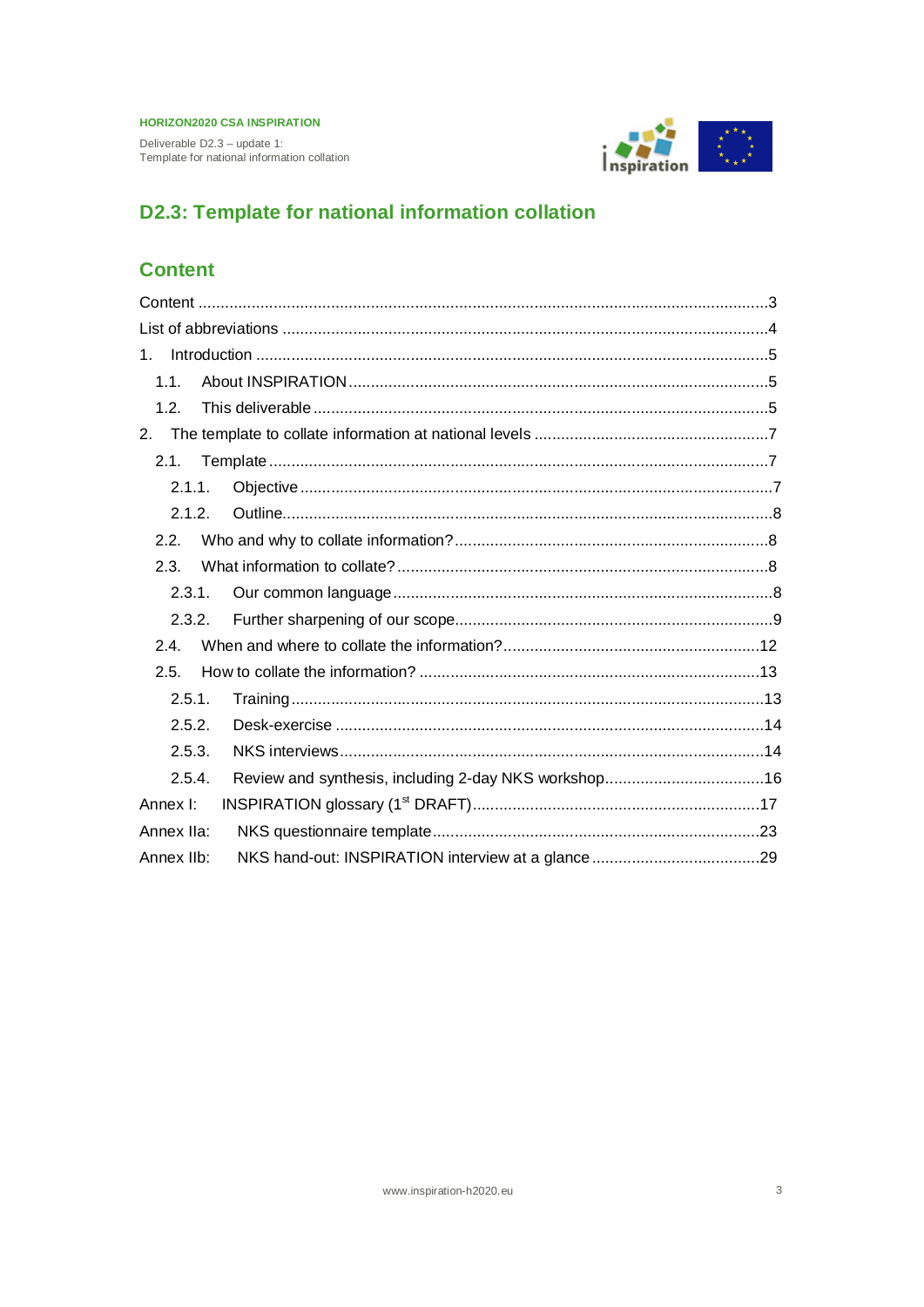Deliverable D2.3 – update 1: Template for national information collation



# **List of abbreviations**

| <b>DoA</b>   | Description of Action         |  |
|--------------|-------------------------------|--|
| IAB          | International Advisory Board  |  |
| <b>NFP</b>   | <b>National Focal Point</b>   |  |
| <b>NGO</b>   | Non-Governmental Organization |  |
| <b>NKS</b>   | National Key Stakeholder      |  |
| R&I          | Research & Innovation         |  |
| <b>SPI</b>   | Science Policy Interface      |  |
| <b>SRA</b>   | Strategic Research Agenda     |  |
| SSW(-system) | Soil-Sediment-Water(-system)  |  |
| <b>WP</b>    | Work Package                  |  |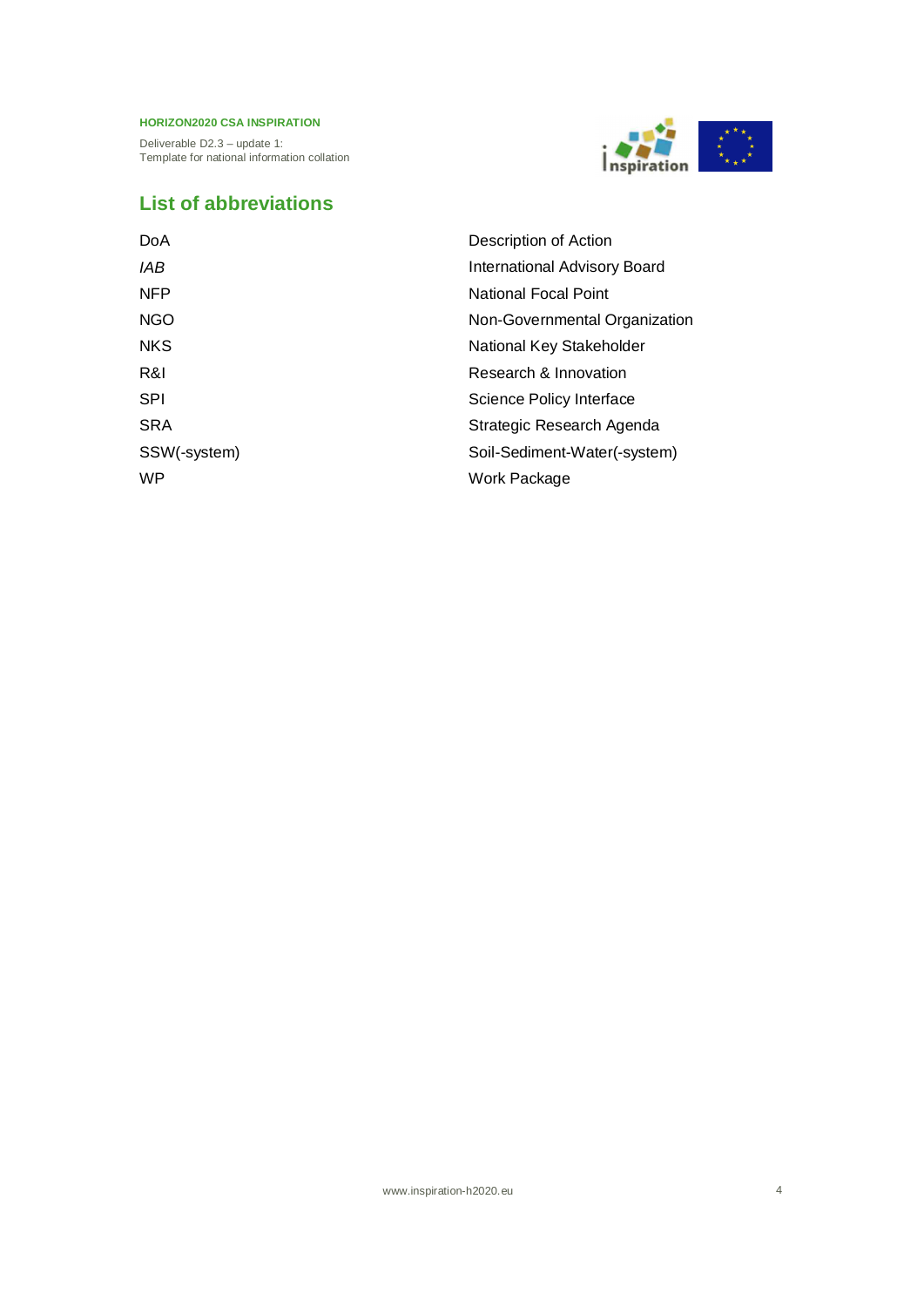Deliverable D2.3 – update 1: Template for national information collation



# **1. Introduction**

# **1.1. About INSPIRATION**

The aim of INSPIRATION is to establish and promote the adoption of a strategic research agenda for land use, land-use changes and soil management in the light of current and future societal challenges. Main objectives are:

- x **Formulate, consult on and revise an end-user oriented strategic research agenda (SRA);**
- x **Scope out models for implementing the SRA;**
- x **Prepare a network of public and private funding institutions willing to commonly fund the SRA.**

The proposed methodology is based on a multi-stakeholder, multi-national and interdisciplinary approach that covers the variety of stakeholders (public bodies, business, science, citizens and society) and the variety of relevant funders. The vehicle to engage with all relevant stakeholders across the Member States is a National Focal Point (NFP) in 16 countries. The NFP's will interview national key stakeholders (NKS), perform a desk study and organize workshops with national stakeholders of funders, end-users and researchers across the various soil and land management disciplines. The goal of these exercises is to gather information and support the main objectives as stated above.

The results will be taken up, structured along four integrative themes (1) resources demand and efficiency; 2) natural capital stewardship; 3) land management; 4) net impact on global, EU and local scale) and merging into thematic knowledge needs to satisfy the as yet unmet societal challenges and to ensure that knowledge contributes primarily to enable meeting these challenges.

Based on these results, a cross-country and cross-discipline dialogue will subsequently be organized among the relevant user communities, funding bodies and scientific communities in Europe in order to reach a trans-national, prioritized SRA as well as a model for execution of this SRA. Thus a SRA will be produced which will give national funders confidence that for each Euro they spend, they will get multiple Euros worth of knowledge in return in order to address their national societal challenges.

Learn more about the INSPIRATION coordination and support action on the project's website: **www.inspiration-h2020.eu**

# **1.2. This deliverable**

This report  $-$  i.e. INSPIRATION deliverable 2.3  $-$  describes the template for national information collation. This deliverable relates to INSPIRATION Work Package (WP) 2 "Demands of research from industry, end-users and funders (State-of-the-art at national levels)", task 2.3 "*Prepare a harmonized template for information collation*". In the WP2 description this task is described in the following way: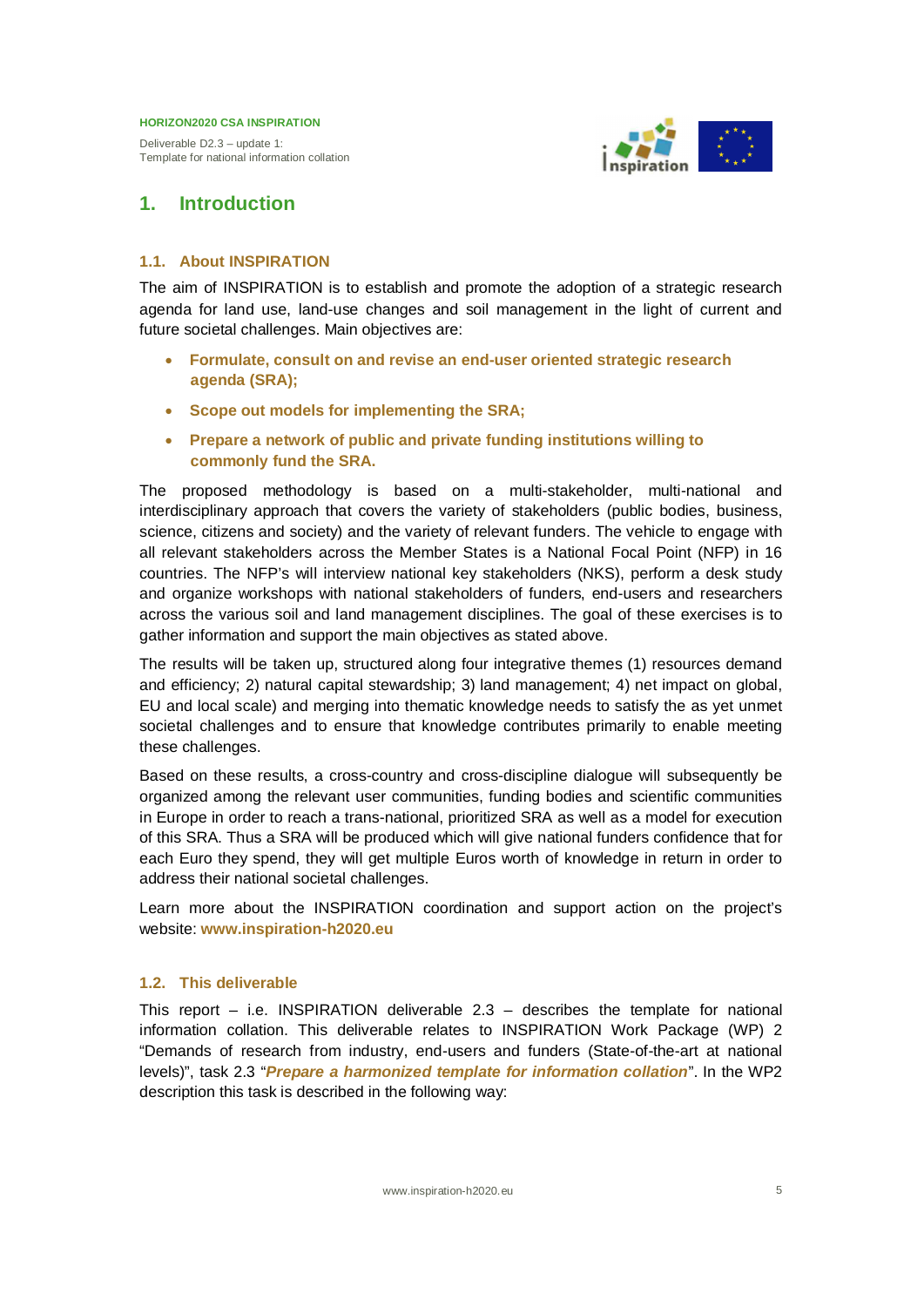Deliverable D2.3 – update 1: Template for national information collation



"*Work will start off with preparation of a template – including a questionnaire – that will be used for the information collation in a harmonized approach at national levels (task 2.4* [i.e. Collate information at national levels]*). The template will be prepared at the start of the project under lead of the WP2-leader with help of the NFPs and core group. The template will be tailored to achieving the WP2 objectives. As this template is going to be used to lay the fundament under INSPIRATION, the template will be pre-tested in one country and also the international advisory board will be asked to reflect (something essential missed? something redundant?) on the template before it will be actually used"* (INSPIRATION Grant Agreement - Description of Action - DoA).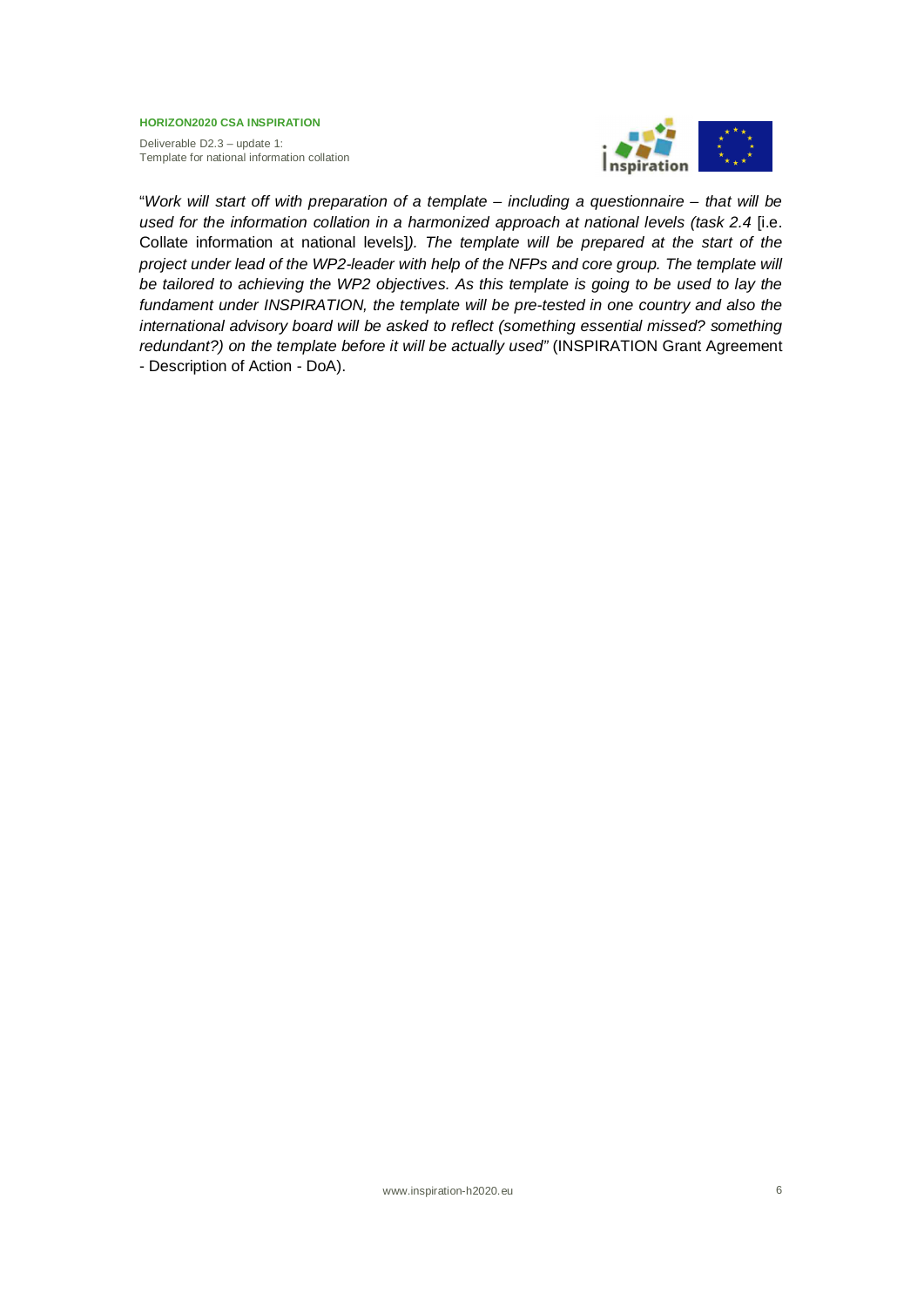Deliverable D2.3 – update 1: Template for national information collation



# **2. The template to collate information at national levels**

# **2.1. Template**

# *2.1.1. Objective*

Template, according to WikiPedia<sup>1</sup>:

A generic model or pattern from which other objects are based or derived

As stated in section 1.2, the template will be used for the information collation in a harmonized approach at national levels (WP2, task 2.4) and **tailored to achieving the WP2 objectives**. The WP2 objectives are (source DoA):

"*Continuously keeping the tackling of the societal challenges in mind, the main objective of this WP is for each of the 16 European countries addressed collate, review and synthesize:*

- *a) Demand-driven\* suggestions for the Strategic Research Agenda (SRA), i.e. suggestions from the perspective of industry, end-users and funders. Related key question to be answered: What (new) knowledge do these parties need to tackle societal challenges including the increase of job opportunities)?*
- *b) Experiences regarding the exploitation of scientific knowledge to improve business opportunities and/or tackle other societal challenges. Related key question to be answered: Where to improve the science-policy interface so that (new) knowledge can and will be more effectively exploited by the demand side?*
- *c) Predominantly used as well as promising alternative funding schemes / mechanisms / programs for knowledge production and dissemination. Related key question to be answered: How to get with one Euro of national/regional funding a multitude of Euro's (from all sources) worth of knowledge in return contributing to EU and national demands? Or even how to get with one euro of EU funding a multitude of euro's (from national, regional, local, and private sector) worth of knowledge in return contributing to the R&I demands on Land and the Soil-Sediment-Water system.*
- *d) Experiences regarding the use of any trans-national, common budget for scientific knowledge production related to the scope of INSPIRATION. Related key question to be answered: How to set up/govern the appropriate funding option(s) resulting from INSPIRATION – based on previous learning experiences – so that: (1)the above demands will be fulfilled, (2) knowledge resulting from implementation of the SRA will be taken up and used and (3) funders experience that their invested, national Euros are indeed multiplied?***"**

*\*Demand-driven in INSPIRATION means focusing on the demands of those who are responsible or feel committed to tackle the societal challenges related to the INSPIRATION*

<sup>&</sup>lt;sup>1</sup> See: <u>https://en.wiktionary.org/wiki/template</u> accessed 27<sup>th</sup> May 2015.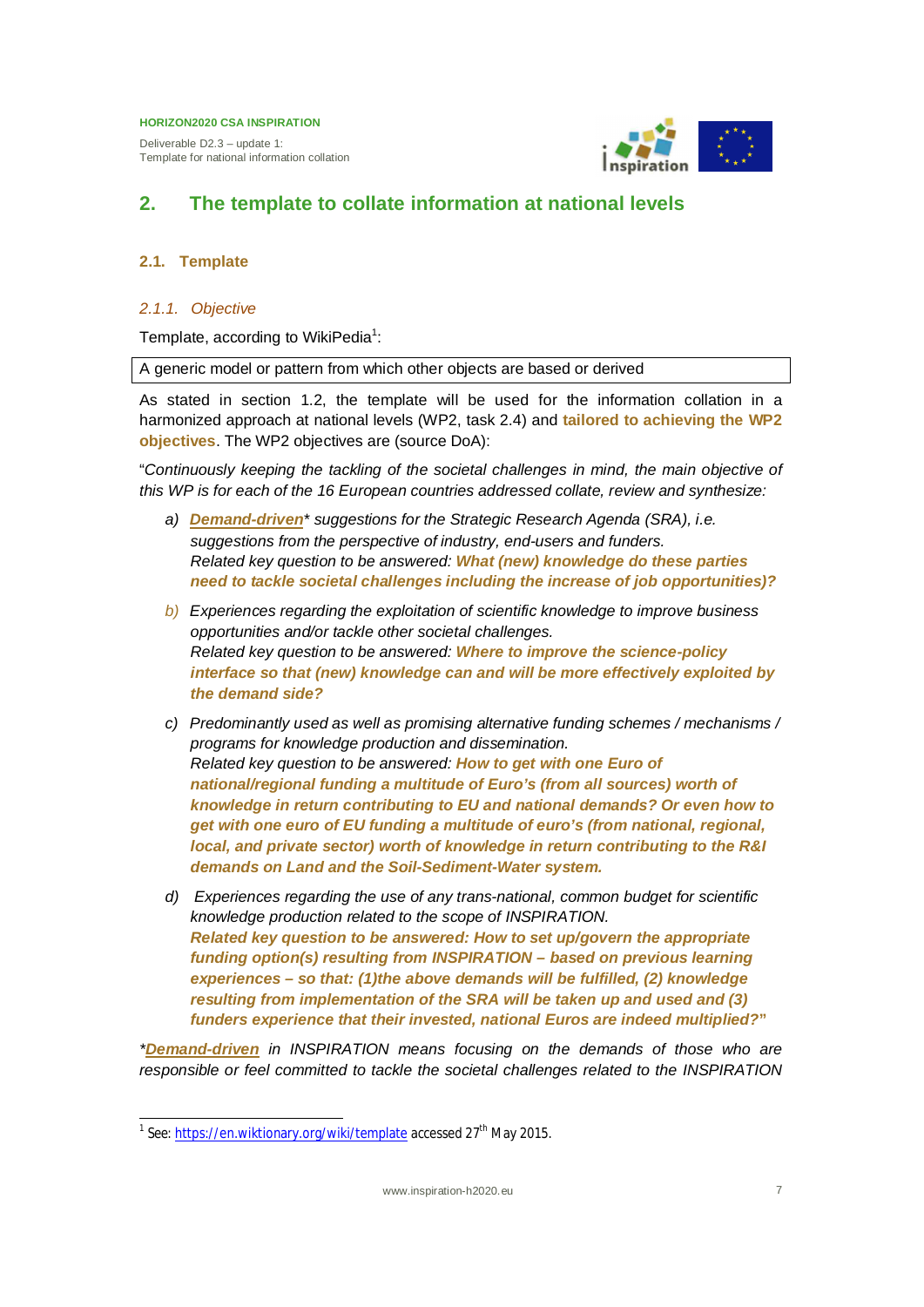Deliverable D2.3 – update 1: Template for national information collation



*scope and themes, i.e. industry, end-users and funders. These parties could improve their business opportunities and/or take better informed decisions on what measures to take and execute in order to tackle other societal challenges if they would (be enabled to) use the knowledge as resulting from execution of the INSPIRATION SRA.*

# *2.1.2. Outline*

The outline of the template is:

|           | Who?          | Who to collate information?       | See section 2.2 |
|-----------|---------------|-----------------------------------|-----------------|
| $\bullet$ | Why?          | Why to collate the information?   | See section 2.2 |
| $\bullet$ | What?         | What information to collate?      | See section 2.3 |
| $\bullet$ | When?         | When to collate the information?  | See section 2.4 |
|           | <b>Where?</b> | Where to collate the information? | See section 2.4 |
|           | How?          | How to collate the information?   | See section 2.5 |

# **2.2. Who and why to collate information?**

These two questions are quite straight-forward to answer:

- x "Who?": **The National Focal Points (NFPs)**
- x "Why?": **To achieve the WP2 objectives** (see previous section)

# **2.3. What information to collate?**

# *2.3.1. Our common language*

We realize that the several disciplines engaged in INSPIRATION use their own jargon/language and give different meanings to keywords. To achieve our objectives, it is essential to commonly share and use the same definitions of the important keywords within INSPIRATION. Thus the WP2 "Demand from end users and funders" and WP5 "External affairs – strategic input and dissemination" leads prepared the first DRAFT of a glossary that provides the 'common language' to be used in INSPIRATION.

This 1<sup>st</sup> DRAFT for the GLOSSARY is attached as Annex I.

This DRAFT GLOSSARY will further evolve and be updated throughout the duration of the project and will be made public available via our INSPIRATION website. Thus the most upto-date version of glossary is always to be found at our website that is maintained under WP5 lead.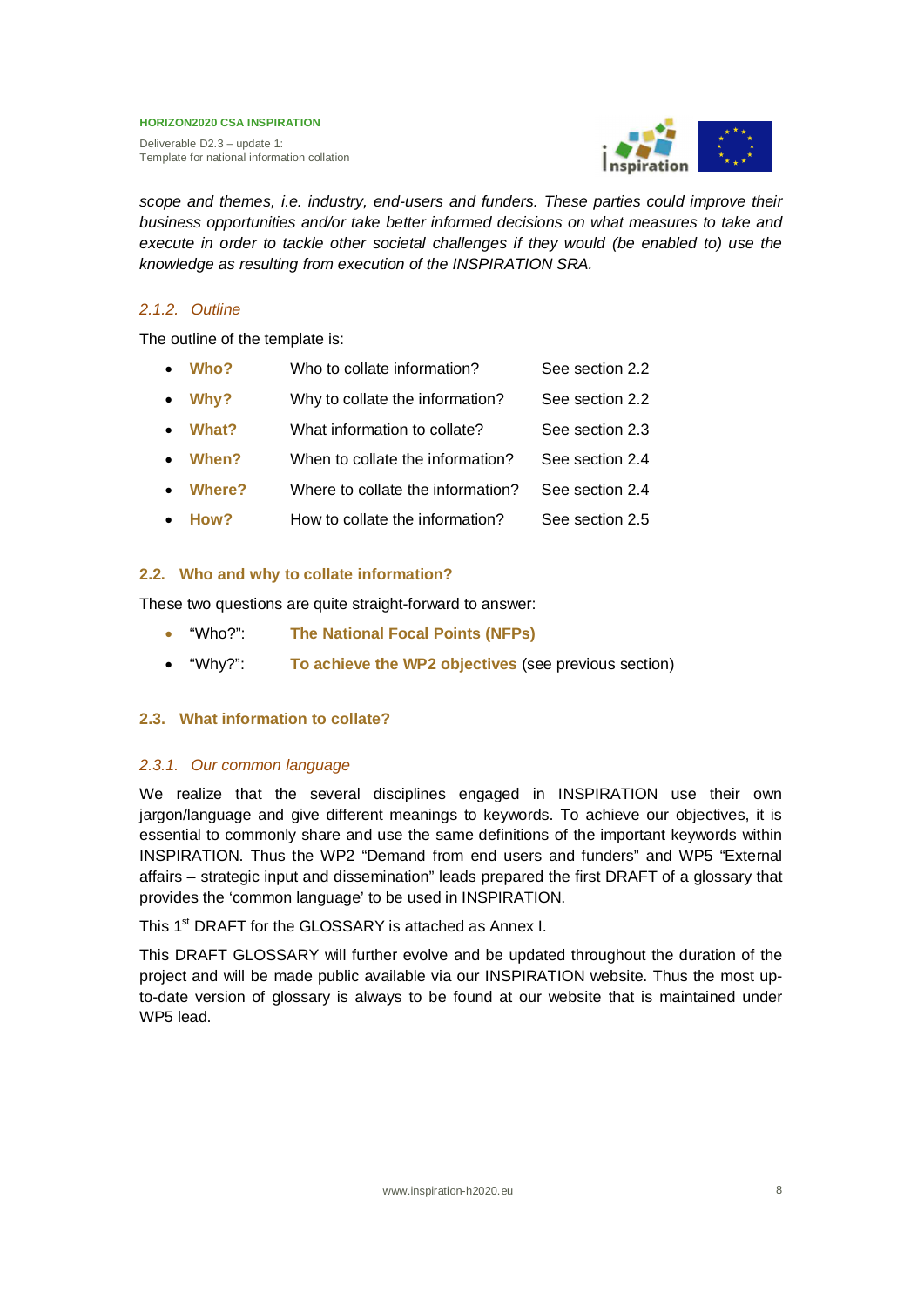Deliverable D2.3 – update 1: Template for national information collation



The basic/guiding principles proposed for the INSPIRATION glossary:

- 1. If there is a definition available from an EC policy document relevant to the scope of INSPIRATION, we prefer to use that definition;
- 2. Otherwise we use definitions from the most important/influential 'other' documents;
- 3. Where a definition cannot be found in this way (principle 1 or 2), or where the definitions obtained from these sources are not yet fully adequate related to the scope of INSPIRATION, the definition will be developed or updated in discussion with the relevant communities or networks related to research, use and management of land and the affected compartments of the soil-sediment-water system.

# *2.3.2. Further sharpening of our scope*

The scope of INSPIRATION is already defined to a large extent in the project's DoA. However, at the kick-off meeting of INSPIRATION (Berlin, 1-2 April 2015) it was expressed by the NFPs, as well as the IAB to attempt to jointly  $-$  i.e. within the INSPIRATION consortium – further sharpen this scope as further guidance to collate information by the NFPs. This covers the three following elements:

- A. Societal challenges we address;
- B. What is in, what is out of our scope of attention;
- C. WP3 themes scope of attention.

# *A. Societal challenges we address*

As INSPIRATION is to achieve a strategic research agenda (SRA), we acknowledge the societal challenges as defined in the context of the HORIZON 2020 (H2020) programme<sup>2</sup>. INSPIRATION will derive a SRA to directly address these challenges through enabling more sustainable and efficient land use and land management based on a deeper understanding of the affected compartments of the Soil-Sediment-Water (SSW) system in order to identify land use and land management practises that can:

- Contribute to food security and food safety;
- **Ensure secure supplies of safe drinking water;**
- Secure energy supply and distribution;
- Efficient use and reduction of raw material and (natural) resource consumption;
- Contribute to climate change mitigation and take into account the soil and environment in the effort of societal adaption;
- Contribute to a healthy living environment;
- Ensure secure infrastructure.

We will refer to these as societal challenges.

<sup>&</sup>lt;sup>2</sup> See: https://ec.europa.eu/programmes/horizon2020/en/h2020-section/societal-challenges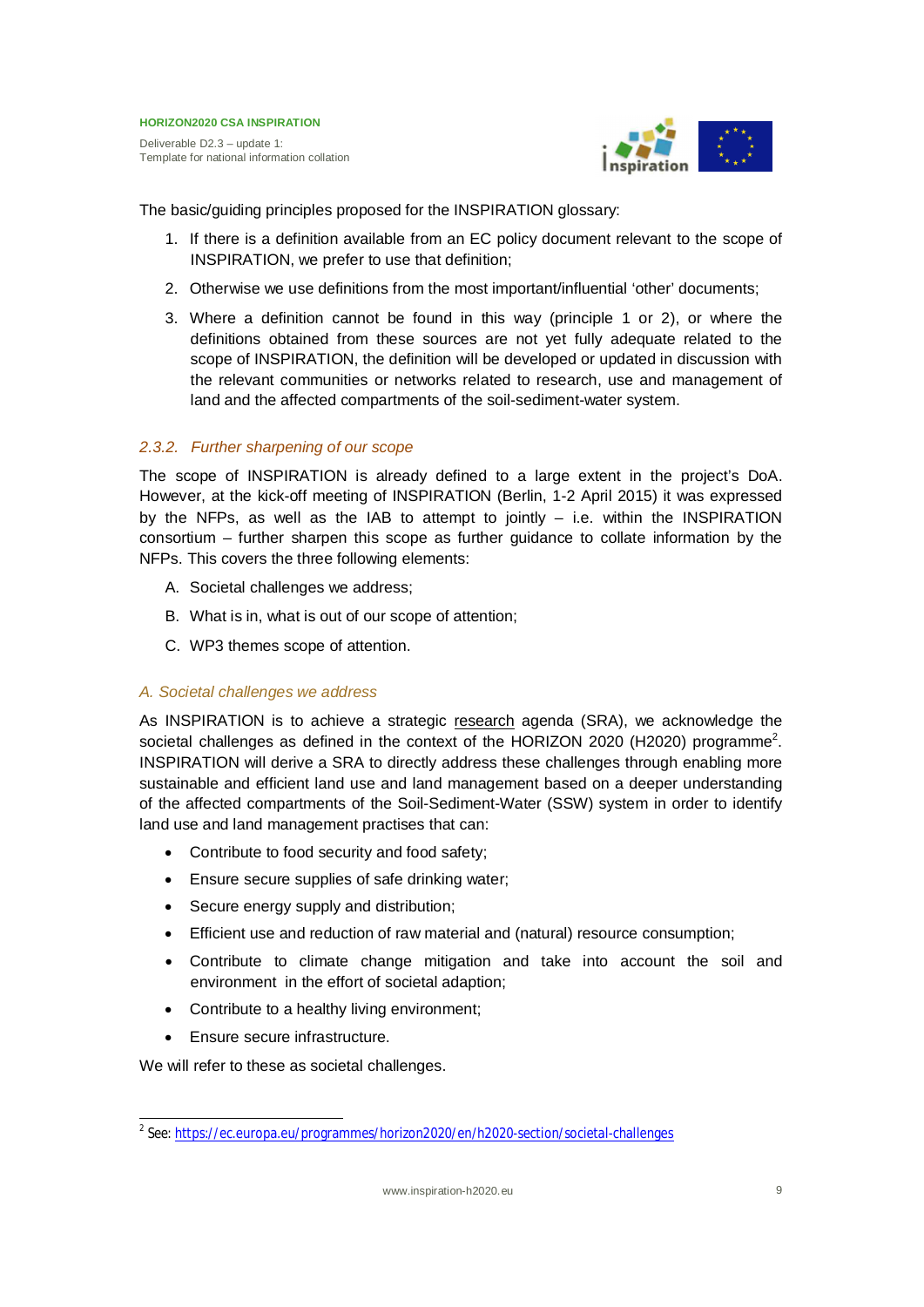Deliverable D2.3 – update 1: Template for national information collation



*B. What is in, what is out of our scope of attention*

Important notes for starter:

- Leading is the information suggested to us as priority/important by the National Key Stakeholders (NKSs) in the interviews and in the NKSs workshops. This is leading as the NKS are supposed to have a state-of-the-art overview of the research needs in their area of expertise.
- Information from documents (desk-exercise) should be seen as supportive/underpinning to the information provided by the NKSs. Not the other way around, otherwise the NFPs may get lost in the info available in the (in some cases) many documents.
- For the beginning all NKS proposed research questions are interesting. Later on in the INSPIRATION project we will seek for the matchmaking of research questions and funding options etc. So in this stage of our project we do not yet assess if a proposed research question is unique to a single country or shared by others. And even if the question is unique, it may still be of interest to e.g. a regional program such as Interreg.

| IN: NFPs do collate info related to:                                                                                                                                                                                                                                                                                                   | <b>OUT: NFPs do NOT collate info related to:</b>                                                                                                                                                                                                                           |
|----------------------------------------------------------------------------------------------------------------------------------------------------------------------------------------------------------------------------------------------------------------------------------------------------------------------------------------|----------------------------------------------------------------------------------------------------------------------------------------------------------------------------------------------------------------------------------------------------------------------------|
| • Knowledge demand, i.e. demand driven<br>research questions<br>Main issue: we aim for a strategic<br>research agenda, i.e. for careful<br>development of something new,<br>creation of new knowledge! <sup>3</sup><br>• Science-Policy-Interface (SPI): what<br>works, what not?<br>• R&I funding national/international <sup>4</sup> | • Solutions / answers <sup>5</sup><br>Financing, taxation, etc. for pure<br>budgetary reasons<br>Impact assessment, decription and<br>comparison of status quo<br>Inventories about the current state of<br>land-use and of the soil-sediment-water<br>system <sup>6</sup> |
| Land use and management in rural and<br>urban areas, including natural, nature-<br>sanctuary, coastal areas, deltas, estuaries                                                                                                                                                                                                         | Marine areas                                                                                                                                                                                                                                                               |
| and river basins.<br>Smart cities; future scenarios of urbanisation<br>and its pressures on land and soil;<br>urban/spatial planning: spatial issues and<br>regeneration of land                                                                                                                                                       | Object (building) scale                                                                                                                                                                                                                                                    |

The following table summarizes the 'what's in, what's out'.

 $^3$  Note: Identify connections to other SRAs and look for synergies (ask interviewees for that). Explicitly express that integrated approaches are in the scope of INSPIRATION.<br><sup>4</sup> Note: Explicitly ask for crowd funding ar other alternative fi

Note: Explicitly ask for crowd-funding or other alternative funding experiences.

<sup>&</sup>lt;sup>5</sup> Note: (innovative) solutions and answers is what we will address in WP5, but it is not the focus of the information to collate under WP2.

 $^6$  Malfunction of the current system is a description of the current state. This is not seen as a research question.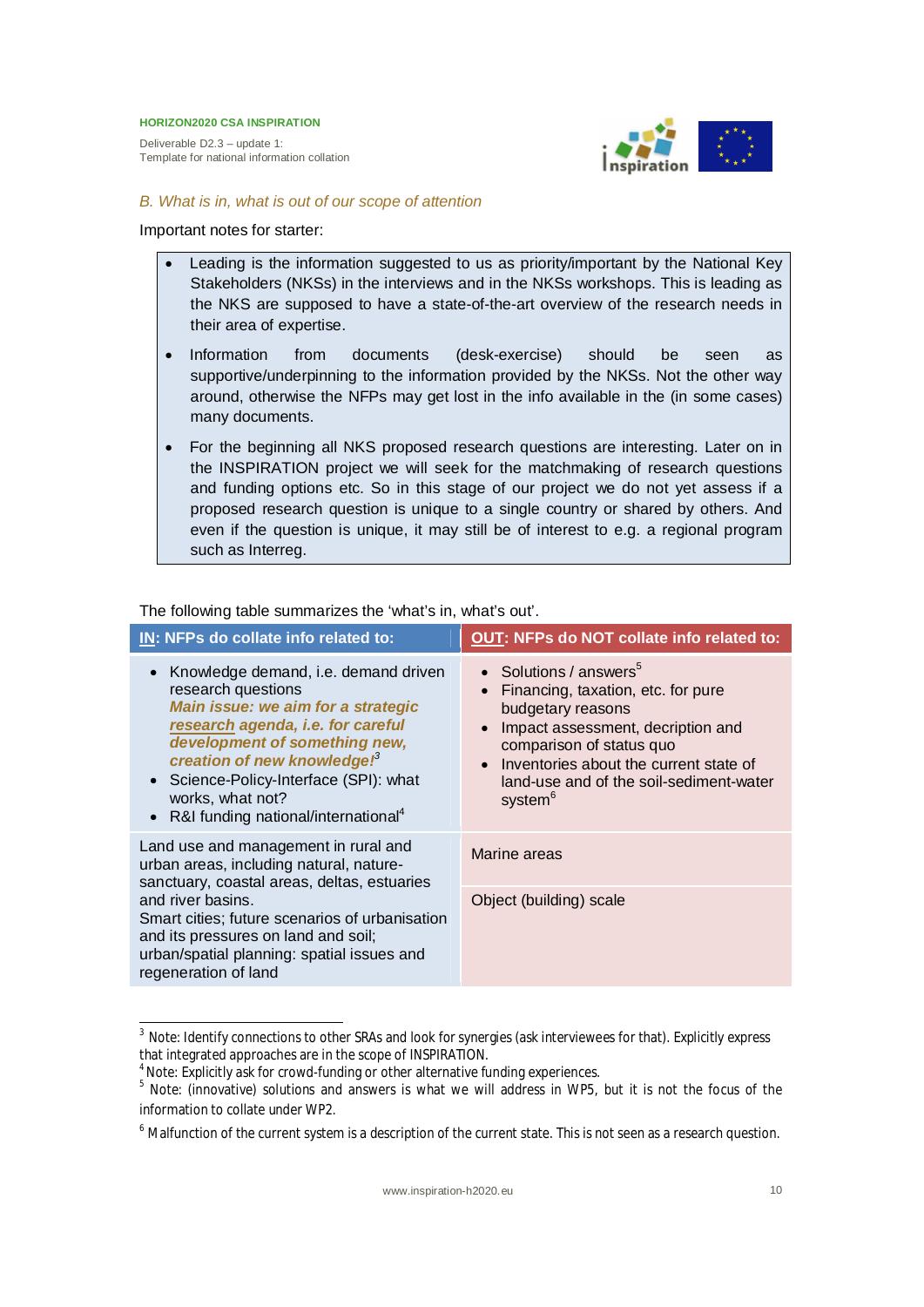

| Examples of topics: capacity of the SSW system<br>to deliver ESS; effects on health; environmental<br>focus/issues; soil regeneration; geo-data;<br>biodiversity as a societal challenge; periodization<br>of areas and issues according to the strength of<br>human impact; bio-economy; circular economy;<br>soil contamination; region specific problems (e.g.<br>mountains, Mediterranean, coastal ) | Topics when not related to land / soil (surface<br>water as such, hydraulic behaviour)                                                                                                                                                                                                                                        |
|----------------------------------------------------------------------------------------------------------------------------------------------------------------------------------------------------------------------------------------------------------------------------------------------------------------------------------------------------------------------------------------------------------|-------------------------------------------------------------------------------------------------------------------------------------------------------------------------------------------------------------------------------------------------------------------------------------------------------------------------------|
| The complete soil and subsurface $(=$<br>ground), including groundwater. We go as<br>deep as the bedrock, to where human<br>activities reach. Focus is on activities where<br>it generates land-use conflicts or whether it<br>can be used to solve societal challenges.                                                                                                                                 | Subsurface, so deep that there is no more<br>influence of human activities and/or no more<br>concerns about land-use conflicts resulting<br>from these activities.                                                                                                                                                            |
| Land management and use of land and its<br>(impacted) compartments (including<br>interrelations between compartments), i.e.<br>the Soil-Sediment-Water (SSW) system. And<br>the capacity of the SSW system to deliver<br>ecosystem services.                                                                                                                                                             | Policy making, such as regulation and<br>taxation issues, that do affect land-<br>management and land use, but do not<br>contribute to more effective addressing of<br>societal challenges.                                                                                                                                   |
| Questions how land management and use of<br>land and related compartments (SSW-<br>system) can help overcoming societal<br>challenges, meeting societal needs.<br>(mitigation of driving forces, e.g. lower eco<br>footprint and sustainable use of ecosystem<br>services provided by the SSW system)                                                                                                    | Status quo description of how resources and<br>SSW ecosystem services are used and<br>managed now on national level.                                                                                                                                                                                                          |
| Governance questions and funding<br>possibilities related to the topic mentioned<br>above. Hence specifically governance<br>directed towards more effective land<br>management and use of land and related<br>compartments so that it provides a better<br>contribution to overcome societal challenges                                                                                                  | Note: still have to define boundaries here,<br>i.e. where it overlaps with WP 4/5. Later on<br>in the project, WP4 will develop<br>implementation plan on the basis of the<br>declaration of all funders. And later on WP5<br>will work on top priorities (IAB) and reports to<br>funders (communication at different levels) |
| State-of-the-art on research questions, i.e.<br>gaps in our current knowledge (agendas),<br>i.e. what to do to advance the state-of-the-art                                                                                                                                                                                                                                                              | State-of-the-art in research. We do not need<br>to describe that, as it is already known, at<br>least to the experts (i.e. our NKS), or anyone<br>who takes the effort to collate that state-of-<br>the-art                                                                                                                   |
| EU and national policy when/where related<br>to the research topics proposed by the NKS                                                                                                                                                                                                                                                                                                                  | Specific (conflicting) national policy, when<br>not shared by, felt as bottleneck by more<br>member states.                                                                                                                                                                                                                   |
| Topics mentioned and prioritized by the<br>NKS. So first let the NKS speak and<br>thereafter please check what they think of<br>topics they do not mention themselves but<br>which are e.g. mentioned as important under<br>the WP3 themes (see next section)                                                                                                                                            | Topics as suggested under the WP3 themes<br>(see next section) and EU policy documents,<br>but which are not endorsed by the NKS.                                                                                                                                                                                             |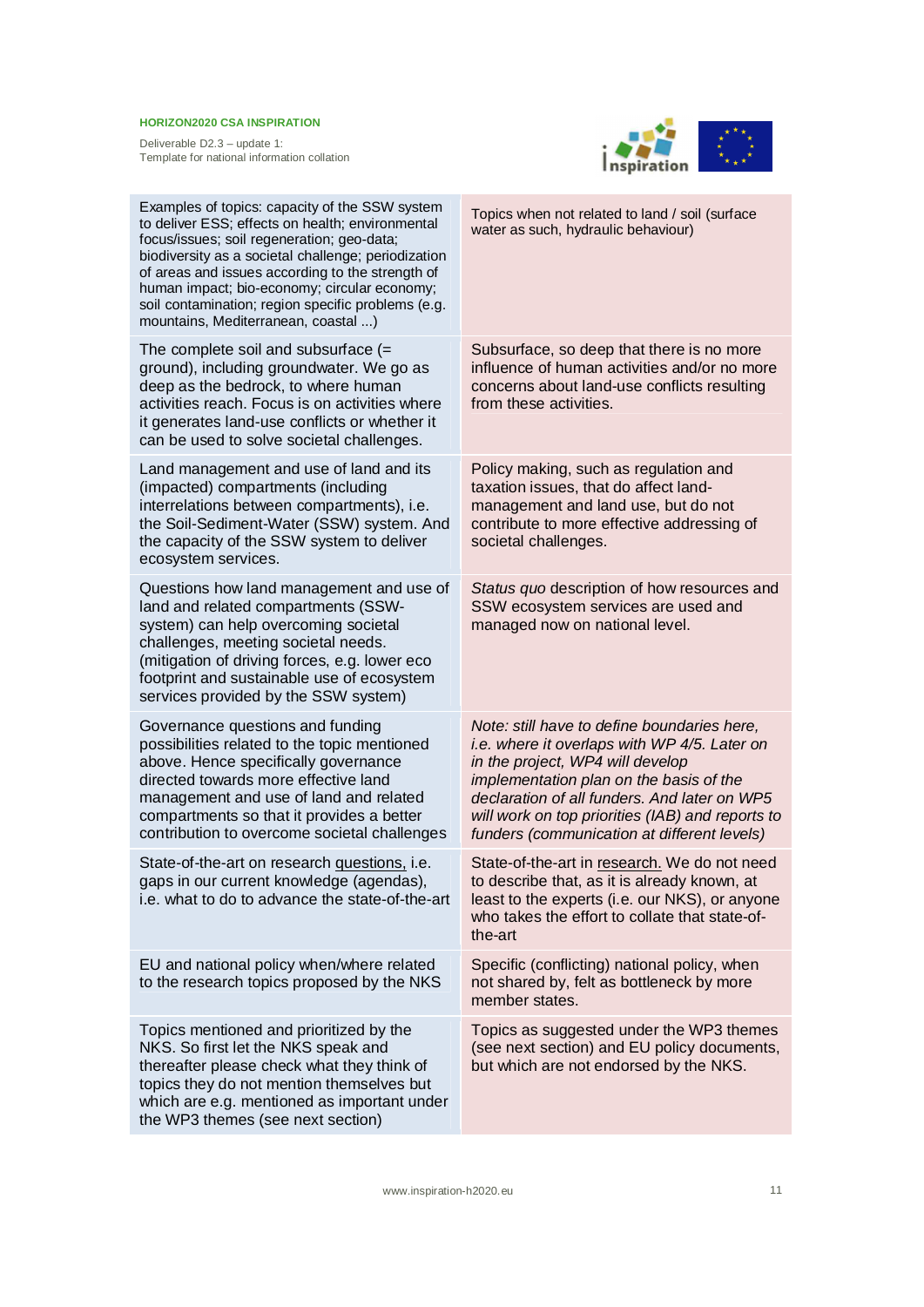Deliverable D2.3 – update 1: Template for national information collation



# *C. Themes scope of attention*

The suggested topics/keywords from the WP3 themes to check with NFPs are:

- 1) Assessment of land resources (including ecosystem services)
- 2) Potential productivity of land and soils (time scale of human action)
- 3) Demand for soil/land resources, imports and exports
- 4) Competition between land uses (land-use conflicts)
- 5) Concepts to identify and quantify relevant impacts
- 6) Instruments to avoid / minimise impacts (feedback to decision-making process)
- 7) Opportunities of innovative land-use technologies
- 8) Resource-oriented land management systems
- 9) Soil and groundwater remediation
- 10) Soil regeneration

 $11)$  ...

The listed keywords are conclusive, simplified and overall for the four integrative WP3 themes. When it might help the discussion, it is suggested to raise these keywords during the NKS interviews and then to ask if they are relevant to the NKS. Note that this list is indicative.

Note: also related to these keywords we aim for a strategic research agenda, i.e. for careful development of something new, creation of new knowledge and not for *status quo* assessment

# **2.4. When and where to collate the information?**

The answer to these two questions:

- x "When?" **Ca. May 2015 to February 2016** (see Fig. 1)
- x "Where?": **NKS interviews, NKS workshop and complementary desk-exercise** (see Fig. 1)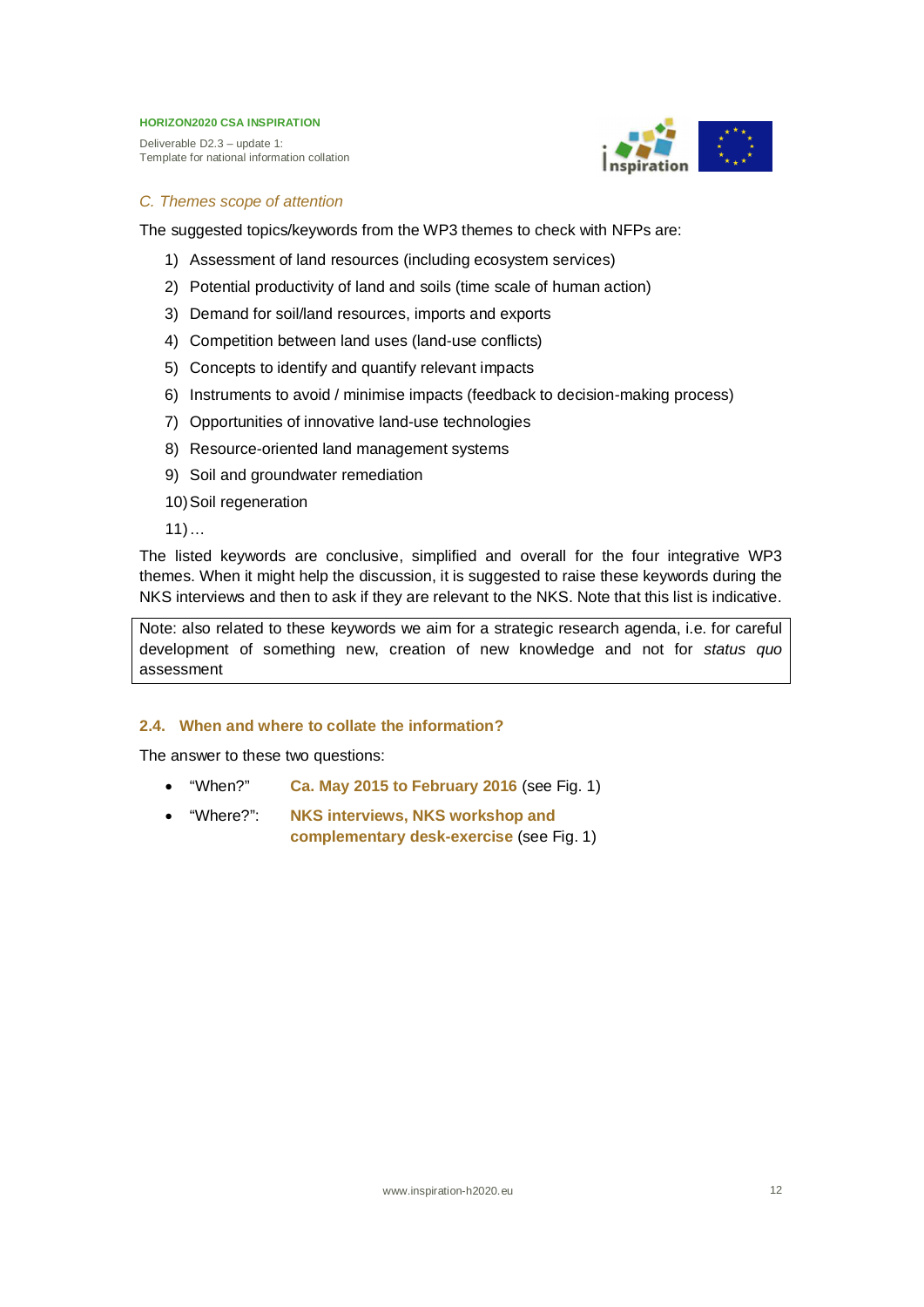Deliverable D2.3 – update 1: Template for national information collation





*Figure 1: The NFP workflow describing when and where to collate information. Source: Workflow in line with INSPIRATIONs Description of Activities*

# **2.5. How to collate the information?**

# *2.5.1. Training*

To further enhance the likeliness that the information will indeed be collated by the NFPs in a harmonized way – as far as realistically possible – in the different countries that INSPIRATION addresses, it was agreed among the NFPs at the Berlin INSPIRATION kickoff meeting (April 1-2, 2015) to have a **full day training session on how to collate the information**.

Bases for the training session was the original deliverable 2.3. Especially section 2.3 (What information to collate) and this section, i.e. section 2.5 (How to collate the information) was the core of the training activity. **Training on how to use, and – where needed – further sharpening of the NKS questionnaire (see Annex IIa) will be a crucial element**. Besides the NFPs, the WP2 leader and a representative of the coordinator and of the WP3 Themeleaders were involved in the training.

An important element in the training is also to understand **timelines of national R&I** funders. Are they connected to the H2020 timelines? France, e.g. tries to align to that, but not the Netherlands, where they align to 'top-sectors'. In the training we also focussed on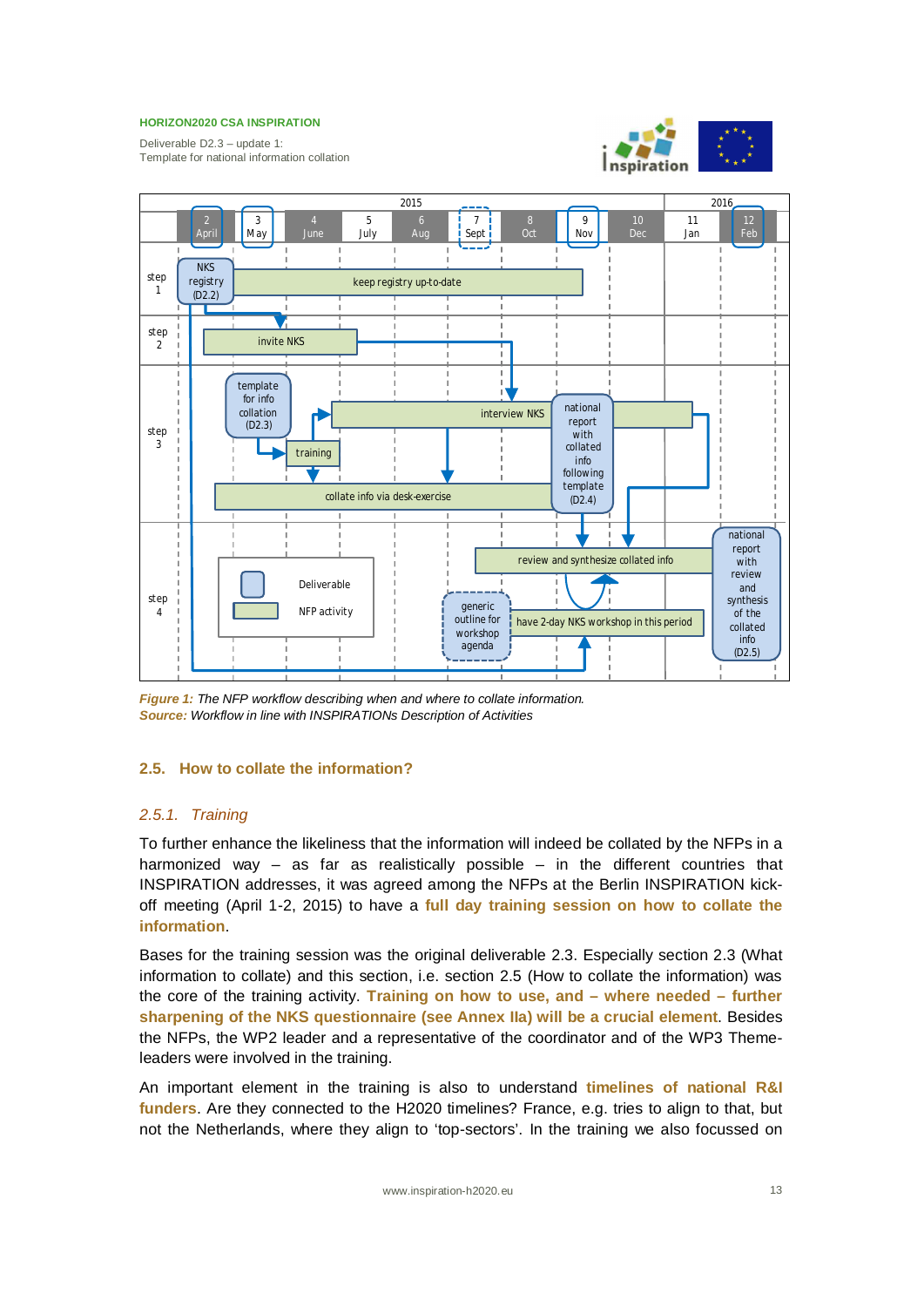

how the NFPs can document/record/prepare the national timelines. For NFPs it is crucial to know these timelines for deciding the best moment for interviewing of some NKS (i.e. the selected national R&I funders): there is a window-of-opportunity for that! This 'timeline aspect' was further elucidated during the training.

The training gave the option to exchange on interview techniques, it clarified how to use the interview questionnaire template (in Annex IIa) and how to handle potential problem situations. Furthermore, at the training there was an exchange of suggestions and tips on how to perform the desk-exercise (see next section).

The training (see also Fig. 1) was scheduled from Monday  $22^{nd}$  of June (start 12.00 h) to Tuesday 23 $^{rd}$  of June (end 12.00 h). The venue for the training was the BoKu premises in Vienna, Austria. This venue was selected as it met the following selection criteria: (1) relatively easy to reach for most of us, so centrally located, (2) tickets and hotels are relatively affordable and (3) there is a local partner to host us, i.e. provide us the venue.

The training as well as the inputs of the International Advisory board (IAB) were used to adapt the questionnaire in Annex IIa towards this updated version of deliverable 2.3. An extra Annex was added: Annex IIb: "NKS hand-out: INSPIRATION interview at a glance" containing a hand-out with information on INSPIRATION, the envisaged role of the interview and NKS in the project and some example questions. This hand-out can be used in the introduction of the interview and can be sent out to the NKS before the interview.

# *2.5.2. Desk-exercise*

Via a desk-exercise NFPs will collate and summarize in English information (publications, reports, etc.) that is publicly available at national levels regarding: R&I needs; Connection science - policy/practice; National funding schemes and Trans-national funding schemes (see section 2.1.1). It is recommended to start this desk-exercise collation as soon as possible (now), but in particular to identify/verify important document with interviewees.

Note (as stated already in section 2.3.2): information obtained through this desk-exercise should be seen as supportive/underpinning to the information provided by the NKS. Not the other way around, otherwise the NFPs may get lost in the info available in the (in some cases) many documents.

Report your findings in English, so, where needed, summarize/translate the information from publications/reports in national languages into English.

# *2.5.3. NKS interviews*

**Whom to interview?** In the interviews we are focusing at a strategic level, interviewing those NKS who champion, oversee, guide, audit or write guidance for the mentioned research. As discussed in INSPIRATION deliverable 2.1 "Memorandum of Understanding on how the National Focal Points should execute their tasks", the suggested profile for a suitable NKS: He/she: is a leading person in his/her field of profession; has a good overview on opportunities; has a clear vision on, and insight in knowledge demands (short & long term); is well positioned and participating in relevant network(s) and has potential to become an ambassador for INSPIRATION. Furthermore, the selection should represent a balanced distribution and representation of individuals deriving from; hence representation of (with a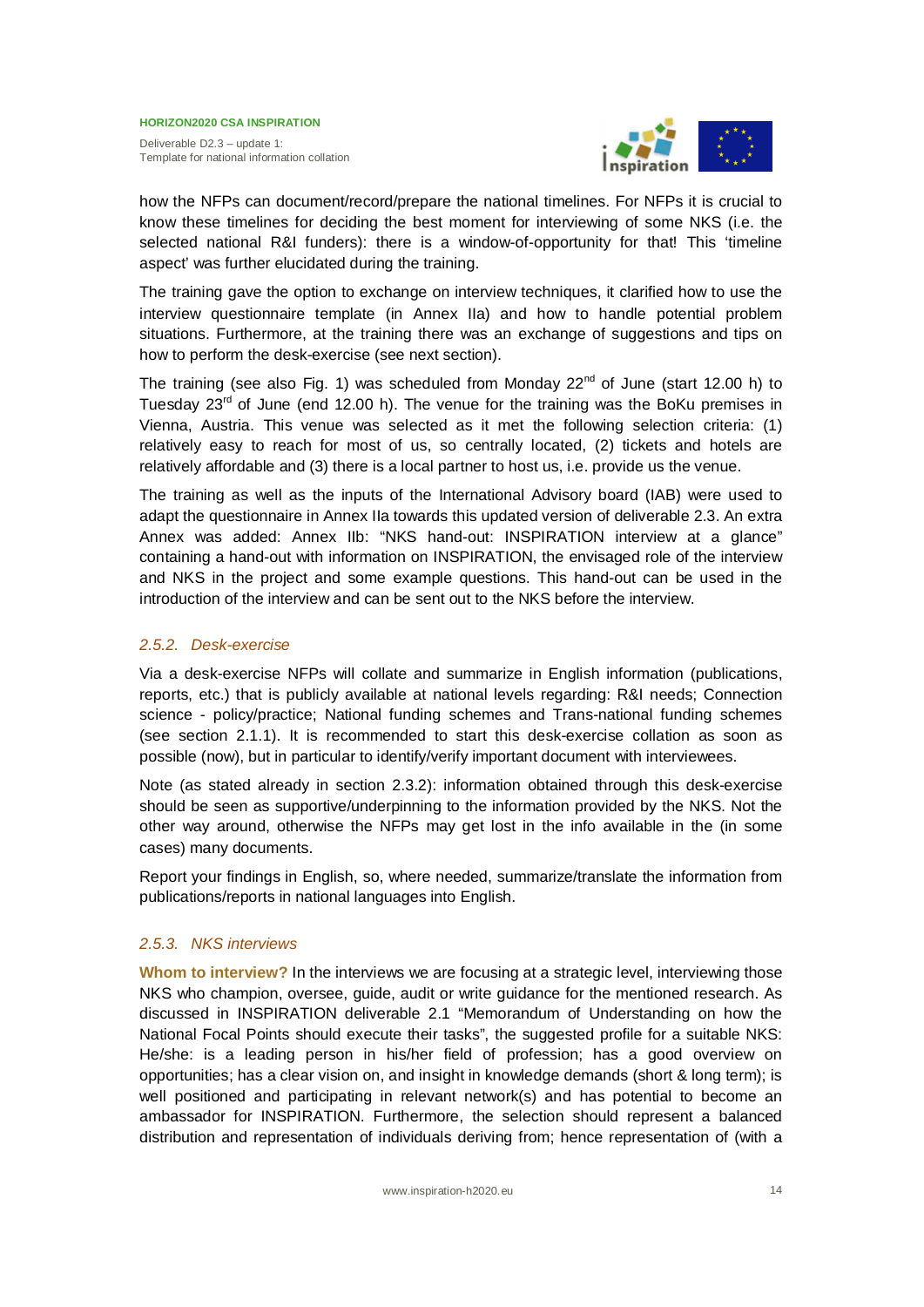Deliverable D2.3 – update 1: Template for national information collation



maximum of 1/3 being scientists): (1) water, soil, sediment, land-use and land management experts; (2) local/regional/national government authorities, industry, knowledge institutes, universities, consultants, NGO's, networks and (3) different sectors: construction/building industry, agro, banks, energy and drinking water producers.

For the collation of information at national levels the NFPs will use the questionnaire template provided in Annex II to interview NKSs of industry, end-users and funding agencies to identify their demands related to the scope of INSPIRATION as detailed in this document (i.e. the template).

Where needed, the questionnaire should be translated in national languages by the NFPs.

The **questionnaire template is meant as a guide with sample questions and points of attention for the discussion with the NKSs**. It is not prescriptive and not restrictive. The topics in the questionnaire are guiding. The sample questions can be used as example. The main objective of the interviews is to obtain the information needed to give a foundation to the SRA at national levels regarding: R&I needs; Connecting science - policy/practice; National funding organisations and schemes; and Trans-national funding schemes (see section 2.1.1).

Some generic questions the NFPs can pose to the interviewees regarding the **SRA**:

- **Uniqueness:** Is the issue that you propose for the SRA a unique issue for our country, or are there other countries that (should) have the same issue?
- **Consequences**: What is the consequence and to whom if we do not address the issue in the SRA?
- **What R&I:** Suggestions on what kind of R&I is needed to overcome the issue?
- **Eunders:** Suggestions for who to fund the R&I and why they should fund?

Summarize/translate the information you obtained in your national languages into English.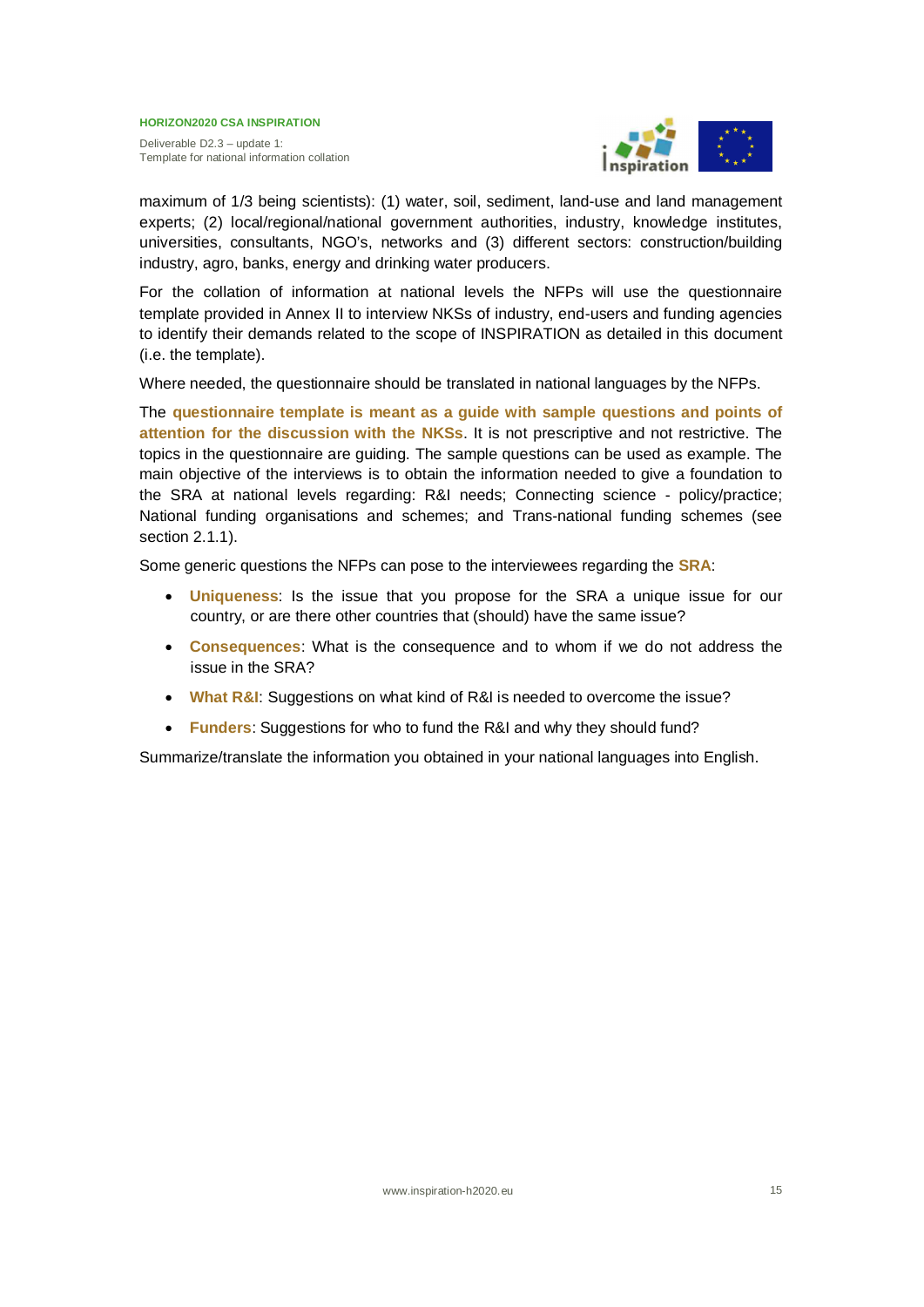Deliverable D2.3 – update 1: Template for national information collation



1. The NFP were highly recommended to conduct 1 interview before the training in June (see Fig. 1). This increased the effectives of the training enormously by being able to discuss/review/learn from experiences/challenges observed.

2. The NFPs should also remember that four NKSs shall be selected for further engagement during the rest of project. The real motivated persons should be identified in the interviews and workshop. So it should be asked already in interview if/how pro-active the NKS can/wants to be. The (later) actual selection will depend also on the priorities that will arise – so the final decision should be taken *after* the NKS workshop (see next section) in close communication with the core group.

# *2.5.4. Review and synthesis, including 2-day NKS workshop*

The NFPs have to organize at national level a 2-day workshop, where the collated information (NKS interviews and desk-exercise) will be reviewed and synthesized and prioritized by the NKSs, under NFP facilitation.

It is highly recommended to make it indeed a 2-day workshop as it thus provides the possibility to have an evening program, including dinner etc., which can be a key feature for better networking. Ample time should be taken to prepare this workshop very well: the better it is prepared: the higher the quality of its outcome. Thus it is highly recommended / preferred to already have a first DRAFT available of the 'digested' information, i.e. the NFPs already performed a DRAFT review and syntheses of that information. Thus it will be that draft reviewed and synthesized information that will be discussed and fine-tuned in the 2-day workshop based upon input from the NKS.

Ca. September 2015 (see Fig. 1) the NFPs will receive from the WP2 leader a generic outline for the agenda of the 2-day workshop. That agenda will be developed also in close consultation with the core group. However, as no country is the same, the NFPs have to tailor that agenda to their specific national situation and circumstances. This should then be done in close consultation with the WP2 leader and where needed backed-up, also consulting the core group.

However, it can now already be recommended to think of concluding the workshop by jointly formulating/agreeing upon the English executive summary of the workshop, i.e. the national key conclusions regarding: (1) R&I needs (of funding agencies, industry and other end-users; (2) how science is connected to policy/practice; (3) existing national funding schemes; and (4) existing transnational funding schemes.

The reports must be written in English and must contain for the specific country and related to the scope of INSPIRATION (see this document: the 'template') a reviewed and synthesized state-of-the-art overview of: (1) R&I needs (of funding agencies, industry and other end-users); (2) how science is connected to policy/practice; (3) existing national funding schemes; and (4) of existing transnational funding schemes.

Before finalizing the reports, the NKSs as well as the IAB Board must be given the opportunity to review the draft report.

If English is not the native language, the national report must also contain an executive summary (policy brief) in the native language.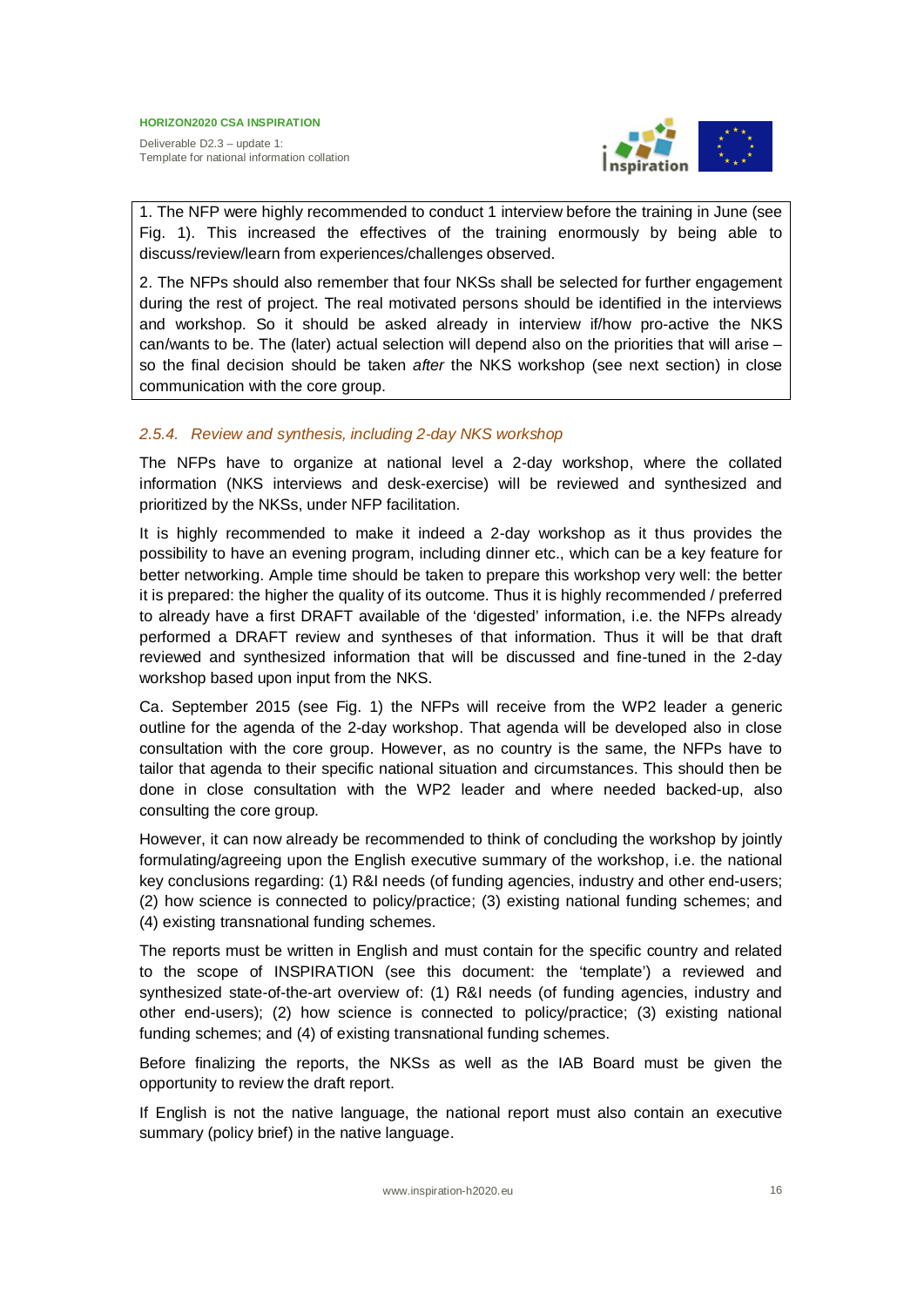Deliverable D2.3 – update 1: Template for national information collation



# **Annex I: INSPIRATION glossary (1st DRAFT)**

Notes:

- This is a DRAFT of the glossary, so the starting bases
- The most up-to-date version of the glossary is available at the INSPIRATION website: http://www.inspiration-h2020.eu/page/glossary-0
- Please see further remarks in section 2.3.1

| <b>Key words</b>      | <b>Our common language</b>                                                                                                                                                                                                                                                                                | <b>Source</b>                                                                       |
|-----------------------|-----------------------------------------------------------------------------------------------------------------------------------------------------------------------------------------------------------------------------------------------------------------------------------------------------------|-------------------------------------------------------------------------------------|
| aquifer               | a subsurface layer or layers of rock or other<br>geological strata of sufficient porosity and<br>permeability to allow either a significant flow of<br>groundwater or the abstraction of significant<br>quantities of groundwater                                                                         | <b>Water Framework</b><br><b>Directive</b>                                          |
| biodiversity          | The variability among living organisms within<br>species and populations, between species, and<br>between ecosystems                                                                                                                                                                                      | Ecosystem Services: A<br>Guide for Decision<br>Makers, World Resources<br>Institute |
| biomass               | The biodegradable fraction of products, waste and<br>residues from biological origin from agriculture<br>(including vegetal and animal substances),<br>forestry and related industries including fisheries<br>and aquaculture, as well as the biodegradable<br>fraction of industrial and municipal waste | <b>EU Renewable Energy</b><br><b>Directive</b>                                      |
| circular economy      | Development strategy that enables economic<br>growth while optimising the consumption of<br>natural resources, deeply transforming production<br>chains and consumption patterns and re-<br>designing industrial systems.                                                                                 | EC communication on<br>Circular economy, 2014                                       |
| damage                | A measurable adverse change in a natural<br>resource or measurable impairment of a natural<br>resource service which may occur directly or<br>indirectly                                                                                                                                                  | <b>Environmental Liability</b><br><b>Directive</b>                                  |
| ecosystem             | A dynamic complex of plant, animal, and micro-<br>organism communities and the non-living<br>environment interacting as a functional unit                                                                                                                                                                 | Ecosystem Services: A<br>Guide for Decision<br>Makers, World Resources<br>Institute |
| ecosystem<br>services | Benefits people derive from ecosystems. These<br>can be divided into four categories: provisioning<br>services, regulating services, habitat or supporting<br>services, and cultural services.                                                                                                            | Millennium Ecosystem<br>Assessment                                                  |
| footprint             | Resource consumption and waste assimilation<br>requirements of a defined human population or<br>economy in terms of a corresponding productive<br>land area                                                                                                                                               | Wackernagel & Rees,<br>1996                                                         |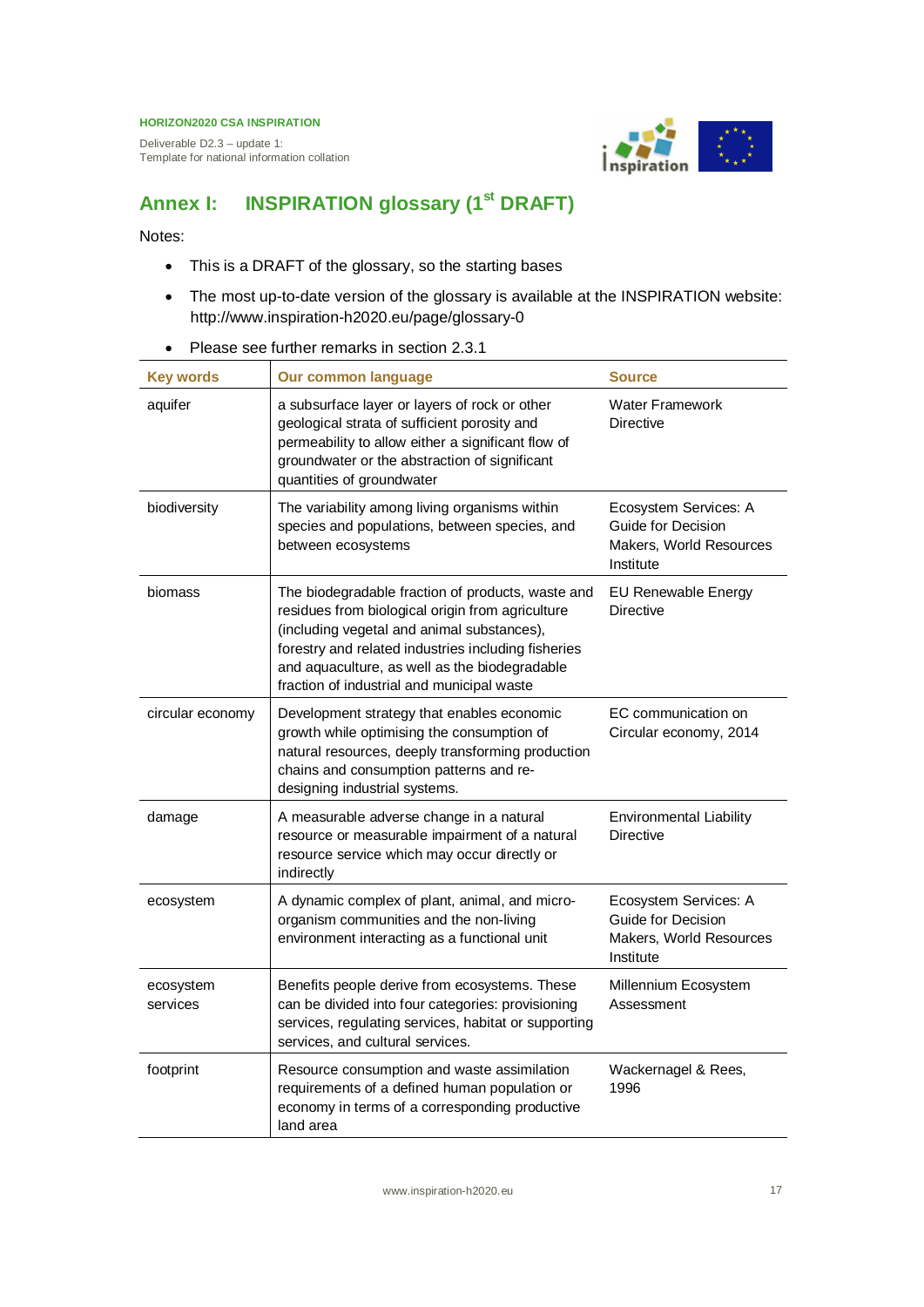

| <b>Key words</b>            | <b>Our common language</b>                                                                                                                                                                                                                                                                                                                                                                                                                                                                                                                        | <b>Source</b>                                                                             |
|-----------------------------|---------------------------------------------------------------------------------------------------------------------------------------------------------------------------------------------------------------------------------------------------------------------------------------------------------------------------------------------------------------------------------------------------------------------------------------------------------------------------------------------------------------------------------------------------|-------------------------------------------------------------------------------------------|
| <b>Funders</b>              | Public as well as private parties (agencies,<br>institutions, industry etc.) willing to fill (part of) a<br>common pot of money for execution of the<br><b>INSPIRATION strategic research agenda</b>                                                                                                                                                                                                                                                                                                                                              | <b>INSPIRATION</b>                                                                        |
| ground                      | >>> to be included <<<                                                                                                                                                                                                                                                                                                                                                                                                                                                                                                                            |                                                                                           |
| groundwater                 | All water which is below the surface of the ground<br>in the saturation zone and in direct contact with<br>the ground or subsoil.                                                                                                                                                                                                                                                                                                                                                                                                                 | <b>Water Framework</b><br><b>Directive</b>                                                |
| land                        | The terrestrial bio-productive system that<br>comprises soil, vegetation, other biota, and the<br>ecological and hydrological processes that<br>operate within the system                                                                                                                                                                                                                                                                                                                                                                         | Article 1 of the UNCCD                                                                    |
| land cover                  | The observed (bio)physical cover on the earth's<br>surface (vegetation and man-made features)                                                                                                                                                                                                                                                                                                                                                                                                                                                     | Food and Agriculture<br>Organisation of the United<br><b>Nations</b>                      |
| land degradation            | Reduction or loss of the biological or economic<br>productivity and complexity of rain-fed cropland,<br>irrigated cropland, or range, pasture, forest and<br>woodlands resulting from land uses or from a<br>process or combination of processes, including<br>processes arising from human activities and<br>habitation patterns, such as: (i) soil erosion<br>caused by wind and/or water; (ii) deterioration of<br>the physical, chemical and biological or economic<br>properties of soil; and (iii) long-term loss of natural<br>vegetation. | Zero net land degradation,<br>Rio+20, 2011                                                |
| land degradation<br>neutral | Is achieved when globally or in a given landscape<br>or terrestrial ecosystem the area of productive<br>land (and therefore sustainable land use) remains<br>stable or increases                                                                                                                                                                                                                                                                                                                                                                  | Zero net land degradation,<br>Rio+20, 2011                                                |
| land management             | The process of managing the use and<br>development (in both urban and rural settings) of<br>land resources                                                                                                                                                                                                                                                                                                                                                                                                                                        | <b>CEN 5th Draft CWA</b>                                                                  |
| land restoration            | Reversing land degradation processes by<br>applying soil amendments to enhance land<br>resilience and restoring soil functions and<br>ecosystem services.                                                                                                                                                                                                                                                                                                                                                                                         | Zero net land degradation,<br>Rio+20, 2011                                                |
| land take                   | Increase of settlement areas over time. This<br>process includes the development of scattered<br>settlements in rural areas, the expansion of urban<br>areas around an urban nucleus (including urban<br>sprawl), and the conversion of land within an<br>urban area (densification).                                                                                                                                                                                                                                                             | <b>EC Guidelines on best</b><br>practice to limit, mitigate or<br>compensate soil sealing |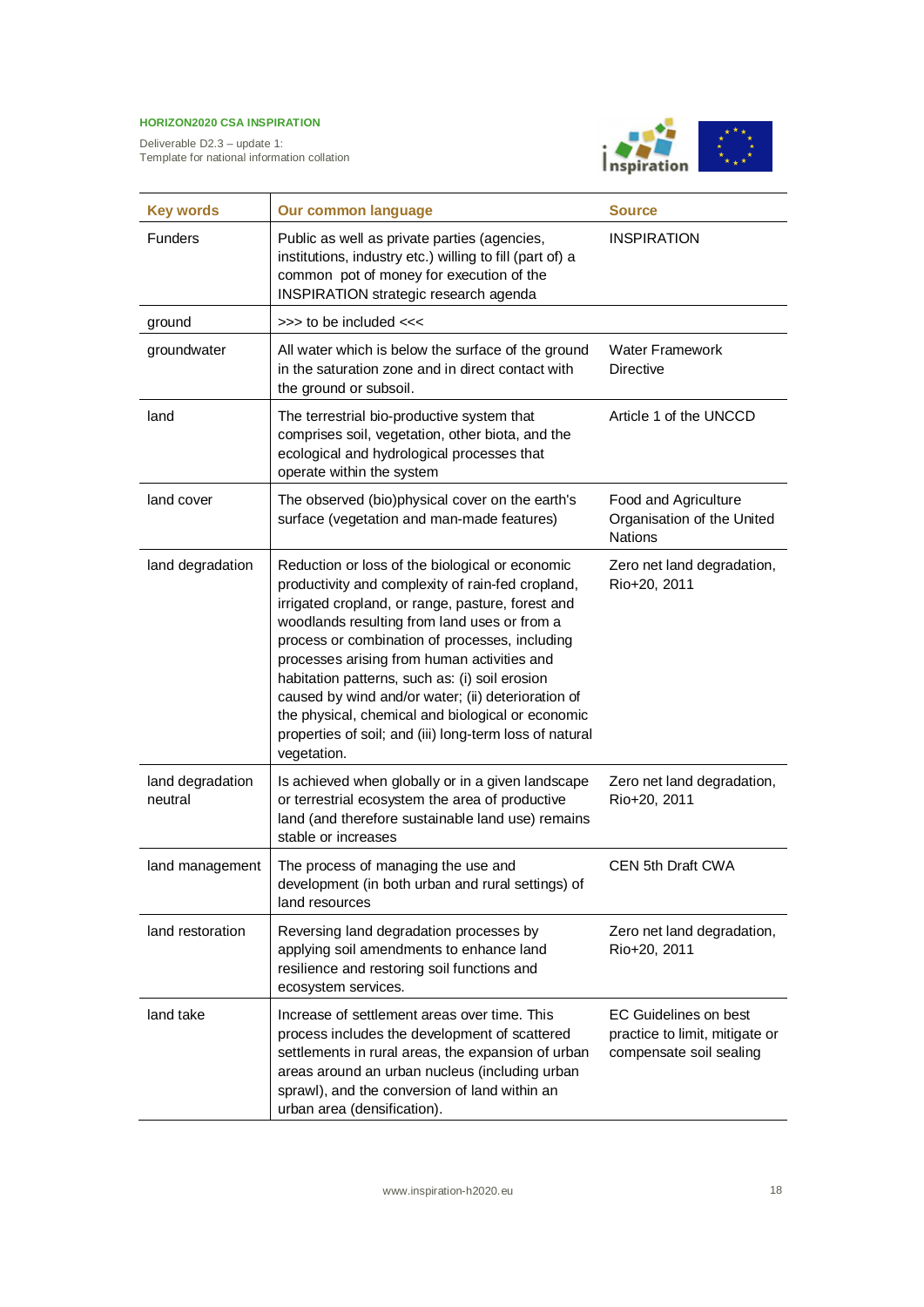

| <b>Key words</b>                   | <b>Our common language</b>                                                                                                                                                                                                                                                                                                                                                                                                  | <b>Source</b>                                                                                |
|------------------------------------|-----------------------------------------------------------------------------------------------------------------------------------------------------------------------------------------------------------------------------------------------------------------------------------------------------------------------------------------------------------------------------------------------------------------------------|----------------------------------------------------------------------------------------------|
| land use                           | The arrangements, activities and inputs people<br>undertake in a certain land cover type to produce,<br>change or maintain it                                                                                                                                                                                                                                                                                               | Food and Agriculture<br>Organisation of the United<br><b>Nations</b>                         |
| risk-informed<br>management        | The integrated application of three key-principles:<br>be well informed, manage adaptively and pursue<br>a participatory approach                                                                                                                                                                                                                                                                                           | EC FP6 CA project<br><b>RISKBASE</b>                                                         |
| natural capital                    | A stock of natural resources- such as land, water,<br>and minerals- used for production. Can be either<br>renewable or non-renewable.                                                                                                                                                                                                                                                                                       | World Bank Glossary                                                                          |
| (natural)<br>resources             | It includes raw materials such as minerals,<br>biomass and biological resources; environmental<br>media such as air, water and soil; flow resources<br>such as wind, geothermal, tidal and solar energy;<br>and space (land area).                                                                                                                                                                                          | Thematic Strategy on the<br>sustainable use of natural<br>resources (COM(2005)<br>670 final) |
| natural resources<br>services      | The functions performed by a natural resource for<br>the benefit of another natural resource or the<br>public                                                                                                                                                                                                                                                                                                               | <b>Environmental Liability</b><br><b>Directive</b>                                           |
| net land take                      | net use of land for housing, industry, roads or<br>recreational purposes                                                                                                                                                                                                                                                                                                                                                    | Roadmap to a Resource<br><b>Efficient Europe</b><br>(COM(2011) 571)                          |
| non-renewable<br>natural resources | Natural resources that cannot be replaced or<br>replenished                                                                                                                                                                                                                                                                                                                                                                 | World Bank Glossary                                                                          |
| pollution                          | the direct or indirect introduction, as a result of<br>human activity, of substances, vibrations, heat or<br>noise into air, water or land which may be harmful<br>to human health or the quality of the environment,<br>result in damage to material property, or impair or<br>interfere with amenities and other legitimate uses<br>of the environment                                                                    | <b>Industrial Emission</b><br><b>Directive</b>                                               |
| raw materials                      | A material or substance used in the primary<br>production or manufacturing of a good. Raw<br>materials are often natural resources such as oil,<br>iron and wood. Before being used in the<br>manufacturing process raw materials often are<br>altered to be used in different processes. Raw<br>materials are often referred to as commodities,<br>which are bought and sold on commodities<br>exchanges around the world. | www.investopedia.com                                                                         |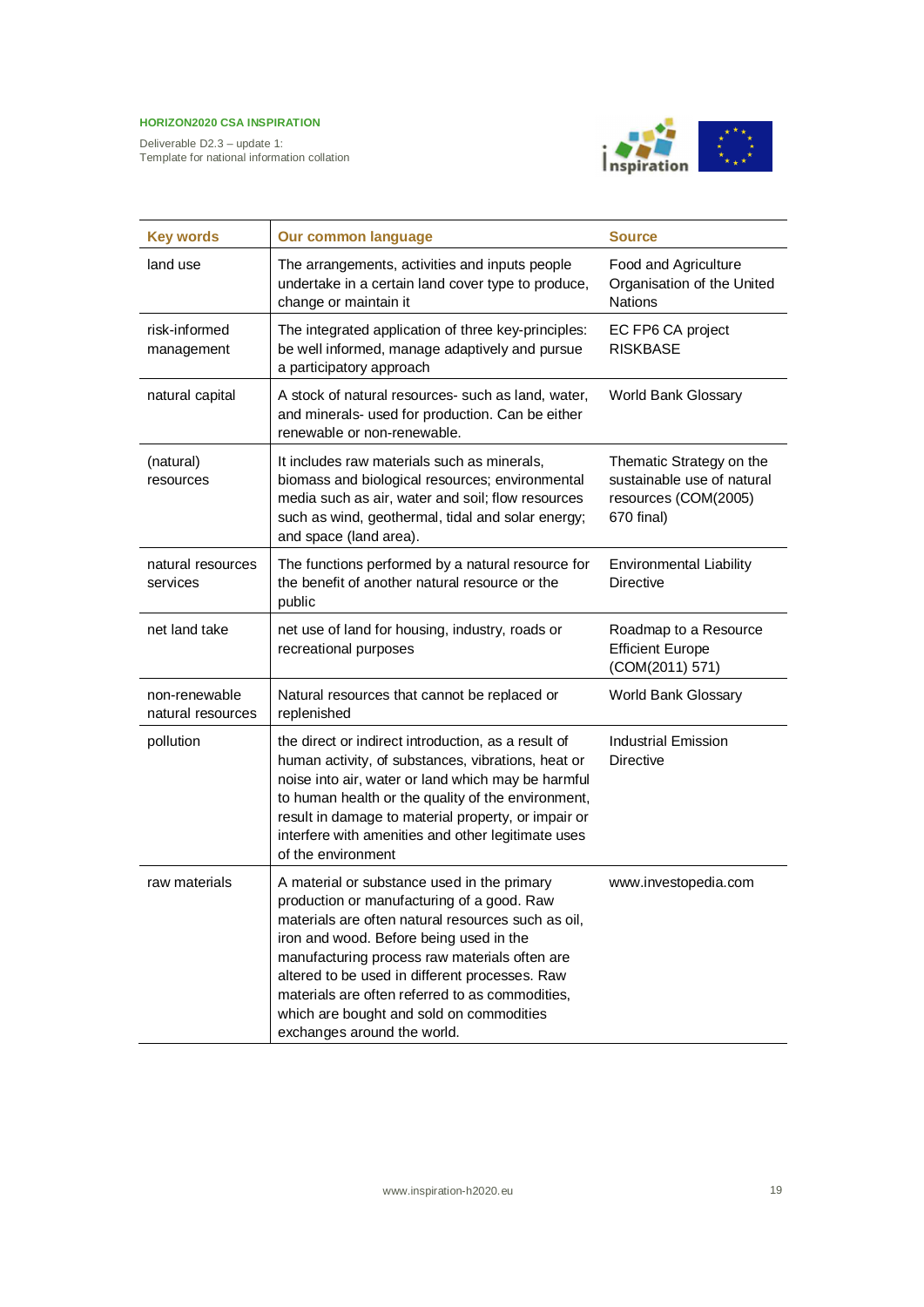

| <b>Key words</b>                  | <b>Our common language</b>                                                                                                                                                                                                                                                                                                                                                                                                                                                                                                                                                                                                                                                                | <b>Source</b>                                                                                                                                                   |
|-----------------------------------|-------------------------------------------------------------------------------------------------------------------------------------------------------------------------------------------------------------------------------------------------------------------------------------------------------------------------------------------------------------------------------------------------------------------------------------------------------------------------------------------------------------------------------------------------------------------------------------------------------------------------------------------------------------------------------------------|-----------------------------------------------------------------------------------------------------------------------------------------------------------------|
| renewable natural<br>resources    | Natural resources that can be replaced or<br>replenished by natural processes or human<br>action. Fish and forests are renewable natural<br>resources. Minerals and fossil fuels are non-<br>renewable natural resources because they are<br>regenerated on a geological, rather than human,<br>time scale. Some aspects of the environment-soil<br>quality, assimilative capacity, ecological support<br>systems- are called semi-renewable because they<br>are regenerated very slowly on a human time<br>scale.                                                                                                                                                                        | World Bank Glossary                                                                                                                                             |
| remedial<br>measures              | any action, or combination of actions, including<br>mitigating or interim measures to restore,<br>rehabilitate or replace damaged natural resources<br>and/or impaired services, or to provide an<br>equivalent alternative to those resources or<br>services as foreseen in Annex II                                                                                                                                                                                                                                                                                                                                                                                                     | <b>Environmental Liability</b><br><b>Directive</b>                                                                                                              |
| remediation                       | Actions aimed at the removal, control,<br>containment or reduction of contaminants or<br>exposure pathways so that the site, taking<br>account of its current use or approved future use,<br>no longer poses a significant risk to human health<br>or the environment. Remediation actions may<br>involve monitored natural recovery                                                                                                                                                                                                                                                                                                                                                      | <b>Draft Soil Directive</b><br>(agreed by all countries)                                                                                                        |
| science-policy<br>interface (SPI) | Especially in the area of environment, it is<br>important for researchers to communicate<br>scientific findings in an appropriate and accessible<br>way to policy-makers in order for them to make<br>the right choices in drawing up policies aiming at<br>sustainable solutions to environmental problems.<br>An improved dialogue between the scientific and<br>policy-making communities is necessary to<br>improve linkages between policy needs and<br>research programs as well as to enhance the<br>accessibility of scientific knowledge to policy<br>makers. This dialogue should and is taking place<br>at all levels - local, regional, national as well as<br>international. | http://ec.europa.eu/environ<br>ment/integration/research/i<br>nterface_en.htm                                                                                   |
| sediment                          | Suspended or deposited solid, of mineral as well<br>as organic nature, acting as a main component of<br>a matrix, which has been, or is susceptible to<br>being transported by water                                                                                                                                                                                                                                                                                                                                                                                                                                                                                                      | The SedNet Strategy<br>Paper - The opinion of<br>SedNet on<br>environmentally, socially<br>and economically viable<br>sediment management,<br>SedNet, June 2004 |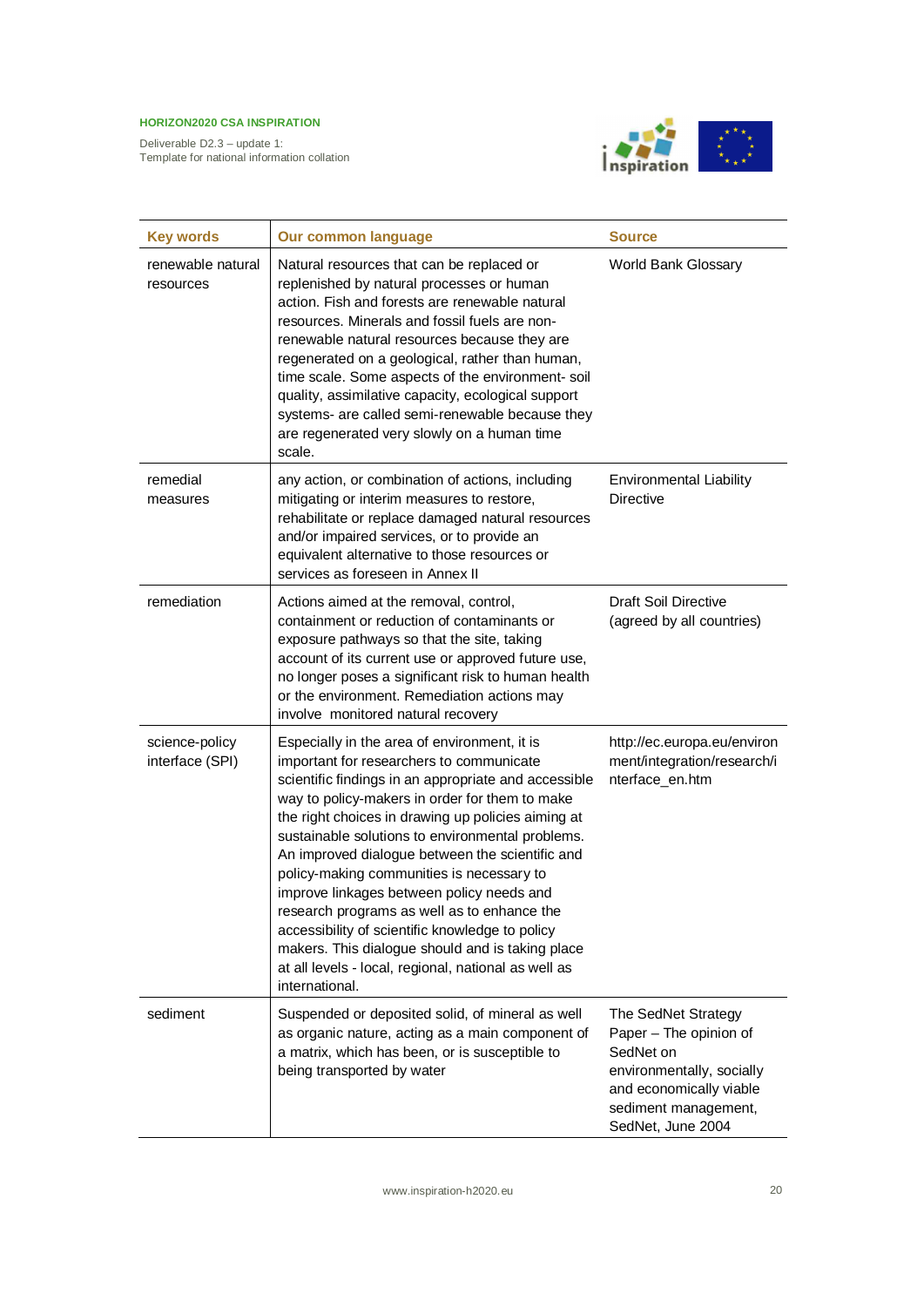

| <b>Key words</b>                           | <b>Our common language</b>                                                                                                                                                                                                                                                                                                                                                                                                                                                                                | <b>Source</b>                                                                                                                                                                  |
|--------------------------------------------|-----------------------------------------------------------------------------------------------------------------------------------------------------------------------------------------------------------------------------------------------------------------------------------------------------------------------------------------------------------------------------------------------------------------------------------------------------------------------------------------------------------|--------------------------------------------------------------------------------------------------------------------------------------------------------------------------------|
| soil                                       | Upper layer of the Earth's crust transformed by<br>weathering and physical/chemical and biological<br>processes. It is composed of mineral particles,<br>organic matter, water, air and living organisms<br>organised in genetic soil horizons.                                                                                                                                                                                                                                                           | <b>ISO/DIS 11074</b>                                                                                                                                                           |
|                                            | Note 1 to entry: In a broader civil engineering<br>sense soil includes topsoil and sub-soil; deposits<br>such as clays, silts, sands, gravels, cobbles,<br>boulders and organic deposits such as peat; and<br>materials of natural origin or of human origin.                                                                                                                                                                                                                                             |                                                                                                                                                                                |
| soil functions                             | Environmental, economic, social and cultural<br>functions of natural and artificial soil: (a)<br>biomass production, including in agriculture and<br>forestry; (b) storing, filtering and transforming<br>nutrients, substances and water; (c) biodiversity<br>pool, such as habitats, species and genes; (d)<br>physical and cultural environment for humans and<br>human activities; (e) source of raw materials; (f)<br>acting as carbon pool; (g) archive of geological<br>and archeological heritage | Proposal for a Directive of<br>the European Parliament<br>and of the Council<br>establishing a framework<br>for the protection of soil<br>and amending Directive<br>2004/35/EC |
| soil sealing                               | Permanent covering of an area of land and its soil<br>by impermeable artificial material (e.g. asphalt<br>and concrete)                                                                                                                                                                                                                                                                                                                                                                                   | <b>EC Guidelines on best</b><br>practice to limit, mitigate or<br>compensate soil sealing                                                                                      |
| soil-sediment-<br>water system             | see ecosystem                                                                                                                                                                                                                                                                                                                                                                                                                                                                                             |                                                                                                                                                                                |
| soil-sediment-<br>water system<br>services | see ecosystem services                                                                                                                                                                                                                                                                                                                                                                                                                                                                                    |                                                                                                                                                                                |
| soil threats                               | The main eight soil degradation processes to<br>which soils in the EU are confronted. These are:<br>erosion, organic matter decline, contamination,<br>salinisation, compaction, soil biodiversity loss,<br>sealing, landslides and flooding                                                                                                                                                                                                                                                              | Proposal for a directive<br>establishing a framework<br>for the protection of soil<br>(COM(2006) 232 final)                                                                    |
| spatial planning                           | Methods used largely by the public sector to<br>influence the future distribution of activities in<br>space with the aims of creating a more rational<br>territorial organization of land uses and the<br>linkages between them, to balance demands for<br>development with the need to protect the<br>environment and to achieve social and economic<br>development objectives.                                                                                                                          | Compendium of European<br>Spatial Planning, EC, 1997                                                                                                                           |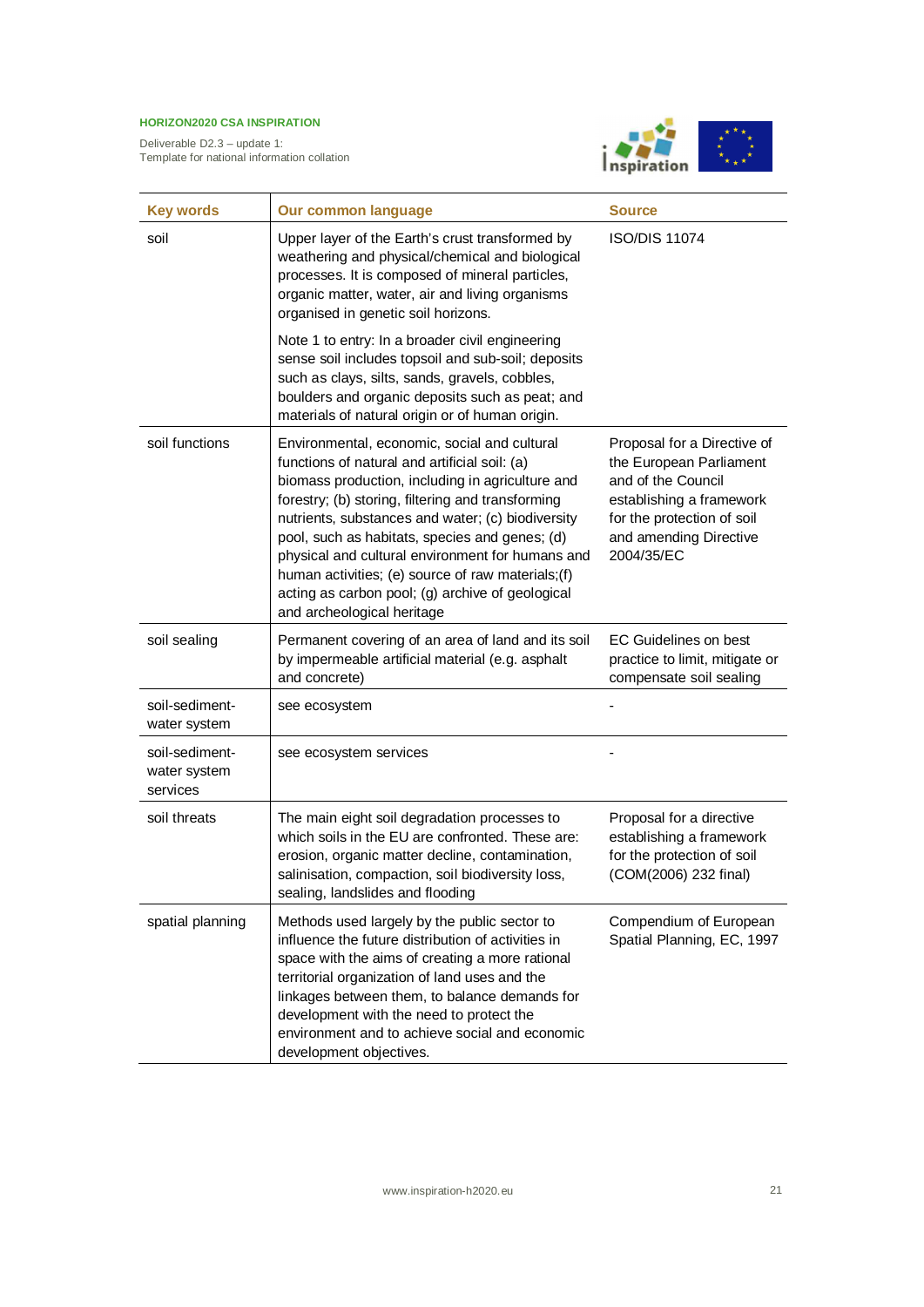![](_page_21_Picture_2.jpeg)

| <b>Key words</b>                 | <b>Our common language</b>                                                                                                                                                                                                                                                                     | <b>Source</b>                                                                                    |
|----------------------------------|------------------------------------------------------------------------------------------------------------------------------------------------------------------------------------------------------------------------------------------------------------------------------------------------|--------------------------------------------------------------------------------------------------|
| stewardship                      | The responsible use (including conservation) of<br>natural resources in a way that takes full and<br>balanced account of the interests of society, future<br>generations, and other species, as well as of<br>private needs, and accepts significant<br>answerability to society               | Worrell & Appleby, 2000                                                                          |
| sustainable land<br>management   | A knowledge-based combination of technologies,<br>policies and practices that integrate land, water,<br>biodiversity, and environmental concerns<br>(including input and output externalities) to meet<br>rising food and fibre demands while sustaining<br>ecosystem services and livelihoods | World Bank, 2006                                                                                 |
| sustainable use /<br>development | use/development that meets the needs of the<br>present without compromising the ability of future<br>generations to meet their own needs                                                                                                                                                       | Report of the World<br>Commission on<br>Environment and<br>Development, United<br><b>Nations</b> |
| urban sprawl                     | The spreading of a city or its suburbs. It often<br>involves the construction of residential and<br>commercial buildings in rural areas or otherwise<br>undeveloped land at the outskirts of a city.                                                                                           | www.wisegeek.com                                                                                 |
| zero net land<br>degradation     | The achievement of land degradation neutrality,<br>whereby land degradation is either avoided or<br>offset by land restoration.                                                                                                                                                                | Zero net land degradation,<br>Rio+20, 2011                                                       |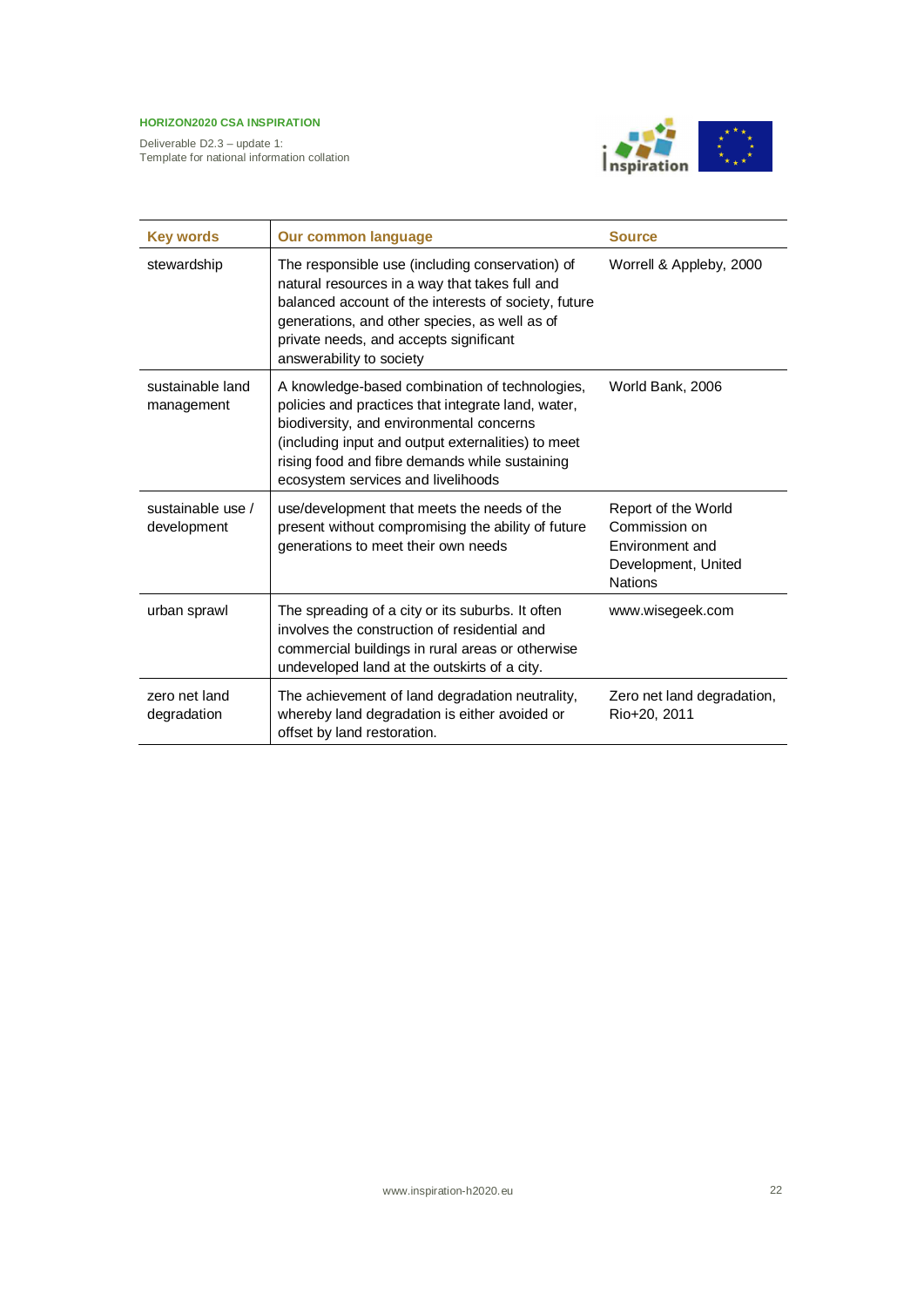Deliverable D2.3 – update 1: Template for national information collation

![](_page_22_Picture_2.jpeg)

# **Annex IIa: NKS questionnaire template**

This is the updated version of the questionnaire - reflecting inputs from the IAB and discussions at the NFP training on  $22^{nd} - 23^{rd}$  June 2015.

*[Note: this questionnaire template is meant to help National Focal Points (NFPs) to facilitate the interview/conversation with the National Key Stakeholders (NKS). Some questions are relevant to one NKS, other questions to another NKS. Hence, not all questions are relevant to each single NKS. The NFPs are required to adapt the template accordingly – keeping in it as many as possible of the issues to be addressed. If needed, the NFPs also translate the questionnaire into their national language.]*

The questionnaire (see next pages) has the following outline:

- A. Interview information: To be filled out by the interviewer
- B. Introduction: That the interviewer can use to start the NKS interview
- C. Background information of the NKS interviewed: Mostly 'tick-boxes'
- D. Strategic Research Agenda (SRA): NKS preferred topics, overarching themes and scope for the SRA and national stateof-the-art on research agendas that the NKS is aware of
- E. Science-Policy-Interface: NKS experiences regarding the exploitation of scientific knowledge to: improve business opportunities; tackle other societal challenges; assist policy-implementation and/or policy revision
- F. Funding:

Predominantly used as well as promising alternative funding schemes / mechanisms / programs for knowledge production and dissemination that the NKS is aware of

G. Other:

At the end there is some time advised to let the NKS give us their advice, some nice quotes (that we can use anonymously in our communications), examples etc.

H. Ending the interview: Explain follow up and if/how NKSs will be involved in the next steps of INSPIRATION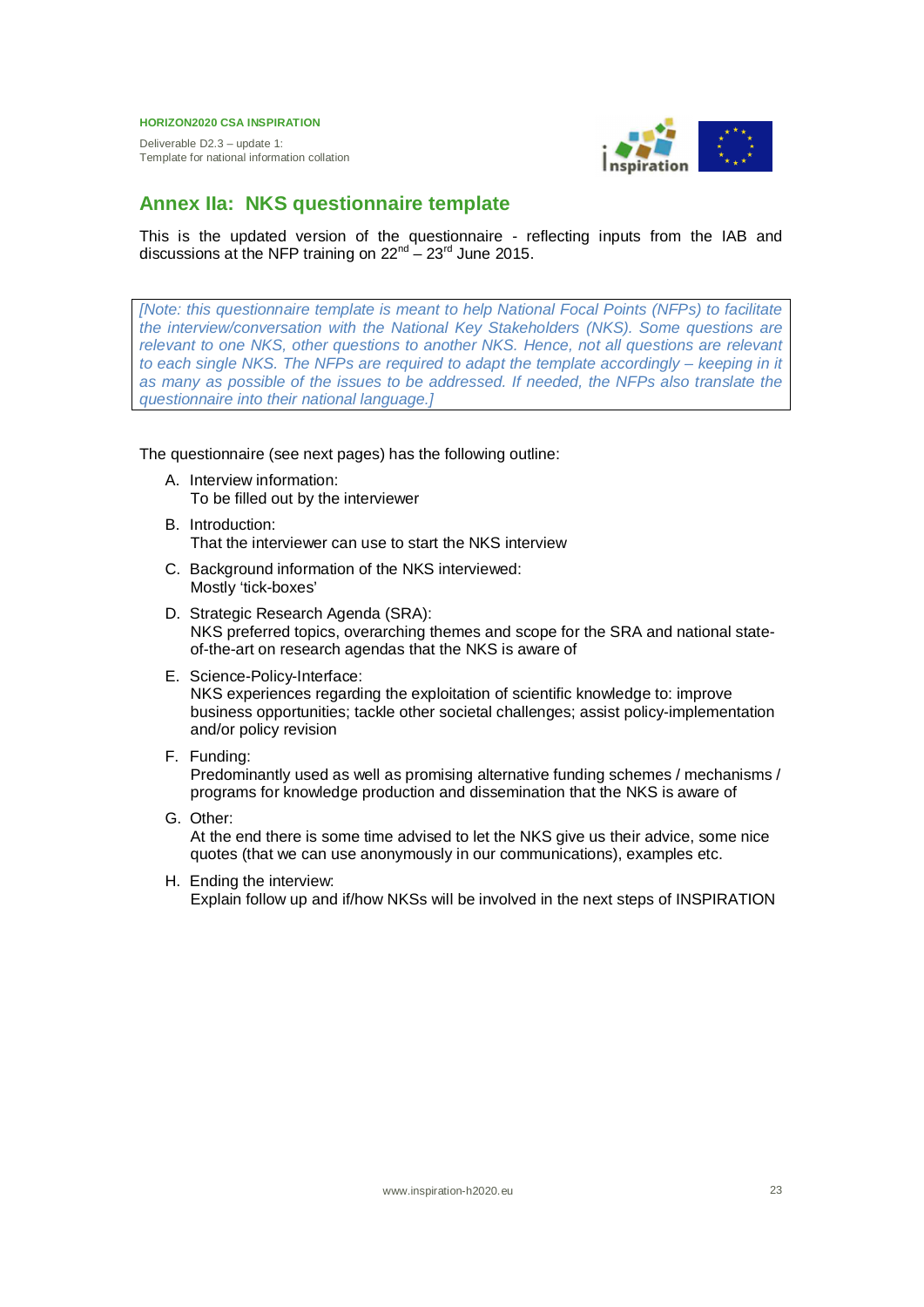Deliverable D2.3 – update 1: Template for national information collation

![](_page_23_Picture_2.jpeg)

# **Questionnaire template:**

# **A. Interview information**

Country:

Name of INSPIRATION Researcher:

Date of Interview:

# How does the NKS wish to be referred to:

*[Anonymous, personal opinions, company's opinion. Choose when it is a good time to discuss this. In the beginning or later on.*

*SHOW the interviewed NKS the ENGAGEMENT CONSENT FORM and ask him/her to fill it out. Please introduce the engagement consent form (available in 'D2.1 MoU' and editable by yourself) and hand a copy to the interviewee to read and fill in – make sure that you take this away with you and keep for your own records]*

# **B. Introductions**

*[Please introduce yourself, the project and the purpose of the interview. You can use the handout as provided at the end of this template. This can also be sent beforehand to the NKS. Agree on a time span: approximately one and a half hour.]*

# **C. Background information on the interviewee**

- 1. Name of NKS interviewed:
- 2. Institution:
- 3. Role:
- 4. Are you a (multiple answers possible):
	- o National-regional-local authority
	- o University/research institute
	- o Small or Medium sized Enterprise (SME, i.e. < 500 employees) / consultant
	- o Business and industry
	- o Non-Governmental Organisation (NGO)
	- o Network representative / leader
	- o Other, specify: …
- 5. Fields of expertise (multiple answers possible): *[Ask to specify background regarding the selected item(s) in order to understand expertise background of interviewee]* o Soil o Water o Sediment o Urban / spatial planning o Landscape design o Land management o Other, specify: ….. 6. Does your organisation provide external research funding? o Yes. Please specify: ...
	- *[e.g. as programme holder, public, private, …]*
	- o No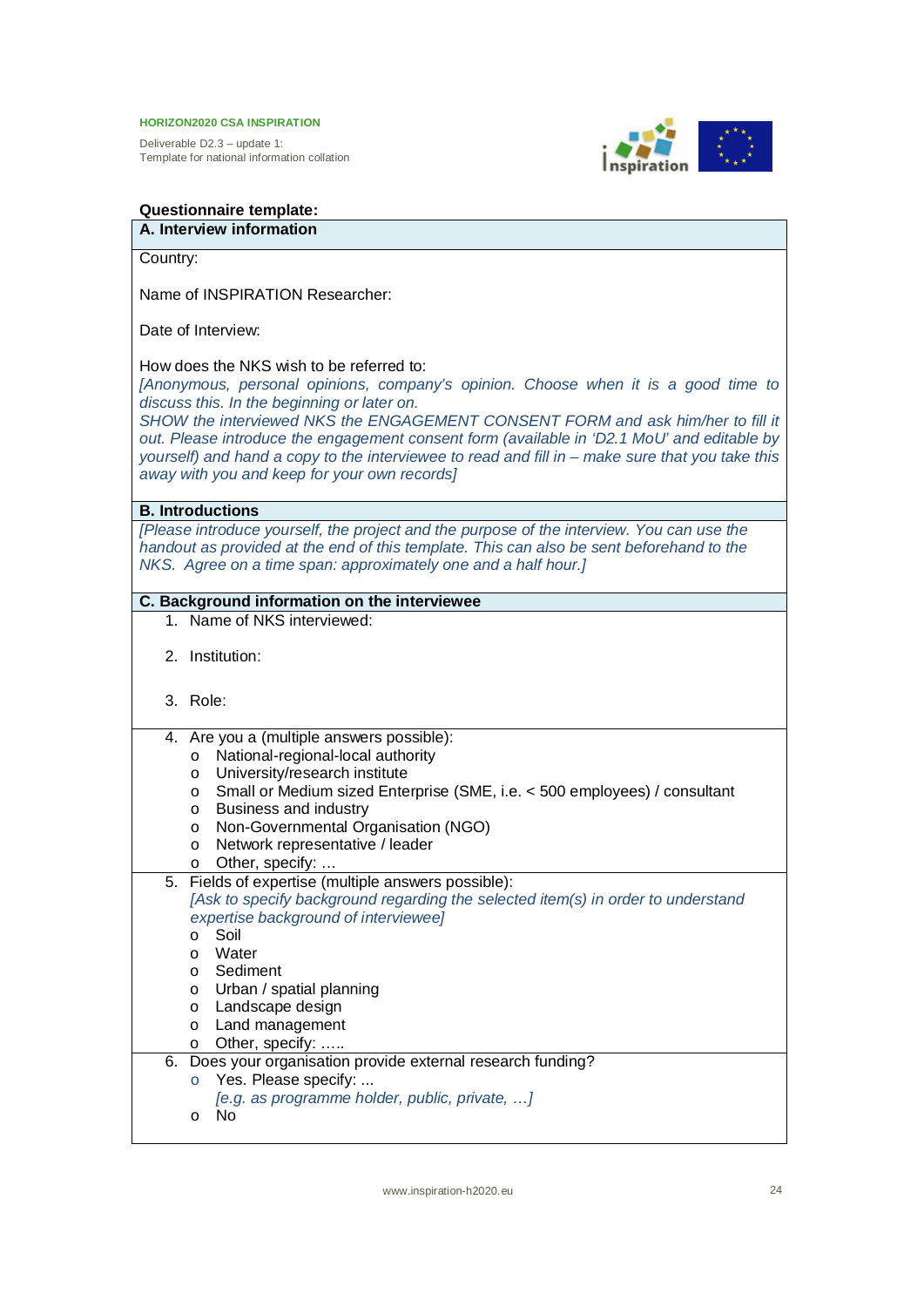![](_page_24_Picture_2.jpeg)

| D. SRA                                                                                 |  |  |  |
|----------------------------------------------------------------------------------------|--|--|--|
| 7. Which societal challenges do you regard as important?                               |  |  |  |
| [If needed, you can use the European Commissions (EC) list of societal challenges      |  |  |  |
| here. These EC themes are:]                                                            |  |  |  |
| Contribute to food security and food safety;                                           |  |  |  |
| Ensure secure supplies of safe drinking water;<br>$\overline{\phantom{a}}$             |  |  |  |
| Secure energy supply and distribution;<br>$\overline{\phantom{a}}$                     |  |  |  |
| Reduce raw material and resource consumption, Ensure efficient use of natural          |  |  |  |
| resources:                                                                             |  |  |  |
| Contribute to climate change mitigation and societal adaptation;                       |  |  |  |
| Contribute to a healthy living environment;<br>$\overline{\phantom{a}}$                |  |  |  |
| Ensure secure infrastructure                                                           |  |  |  |
| [Explain that these challenges may be used as bases for defining of the overarching    |  |  |  |
| themes for aggregating the research topics of our SRA.]                                |  |  |  |
| a. If applicable, what additional, other or alternative challenges would you           |  |  |  |
| suggest/prefer?                                                                        |  |  |  |
| [When needed, you can mention challenges as nature conservation, sustainable use       |  |  |  |
| of ecosystem services, halting the loss of biodiversity]                               |  |  |  |
| 8. Starting with your own experience: which specific topics (research needs) should be |  |  |  |
| included in the SRA?                                                                   |  |  |  |
| [For each single topic mentioned by the NKS, use the following follow-up questions.    |  |  |  |
| The a, b and c sub-questions are mandatory. The other sub-questions are optional]:     |  |  |  |
| Explain - elaborate the topic                                                          |  |  |  |
| Who will be affected?                                                                  |  |  |  |
| Who is responsible?                                                                    |  |  |  |
| Is it a topic of concern of your organisation / department                             |  |  |  |
| Is it only a national topic, or a shared topic by multiple countries?                  |  |  |  |
| Where are we now, where do we want to be in x years (point on the horizon)?            |  |  |  |
| How can the newly gained knowledge be effectively used?                                |  |  |  |
| Priority:<br>$\bullet$                                                                 |  |  |  |
| 1. High priority                                                                       |  |  |  |
| 2. Some priority                                                                       |  |  |  |
| 3. Neutral priority                                                                    |  |  |  |
| 4. Low priority                                                                        |  |  |  |
| 5. No priority                                                                         |  |  |  |
| What is the urgency, i.e. what goes wrong if we do nothing?                            |  |  |  |
| Who wants to/should fund this kind of research?                                        |  |  |  |
|                                                                                        |  |  |  |
| [Optionally: check the following WP3 key-words for relevance, i.e. if they raise any   |  |  |  |
| additional topics by the NKS. The key-words can be used as support / check list        |  |  |  |
| Be sensible as interviewer if this is needed.]                                         |  |  |  |
| Assessment of land resources<br>$\circ$                                                |  |  |  |
| Potential productivity of land and soils<br>$\circ$                                    |  |  |  |
| Demand for soil/land resources, imports and exports<br>O                               |  |  |  |
| Competition between land uses (land-use conflicts)<br>$\circ$                          |  |  |  |
| Concepts to identify and quantify relevant impacts<br>$\circ$                          |  |  |  |
| Instruments to avoid / minimise impacts (feedback to decision-making<br>$\circ$        |  |  |  |
| process)                                                                               |  |  |  |
| Opportunities of innovative land-use technologies<br>$\circ$                           |  |  |  |
| Resource-oriented land management systems]<br>$\circ$                                  |  |  |  |
| Soil regeneration<br>$\circ$                                                           |  |  |  |
| Soil and groundwater remediation<br>$\circ$                                            |  |  |  |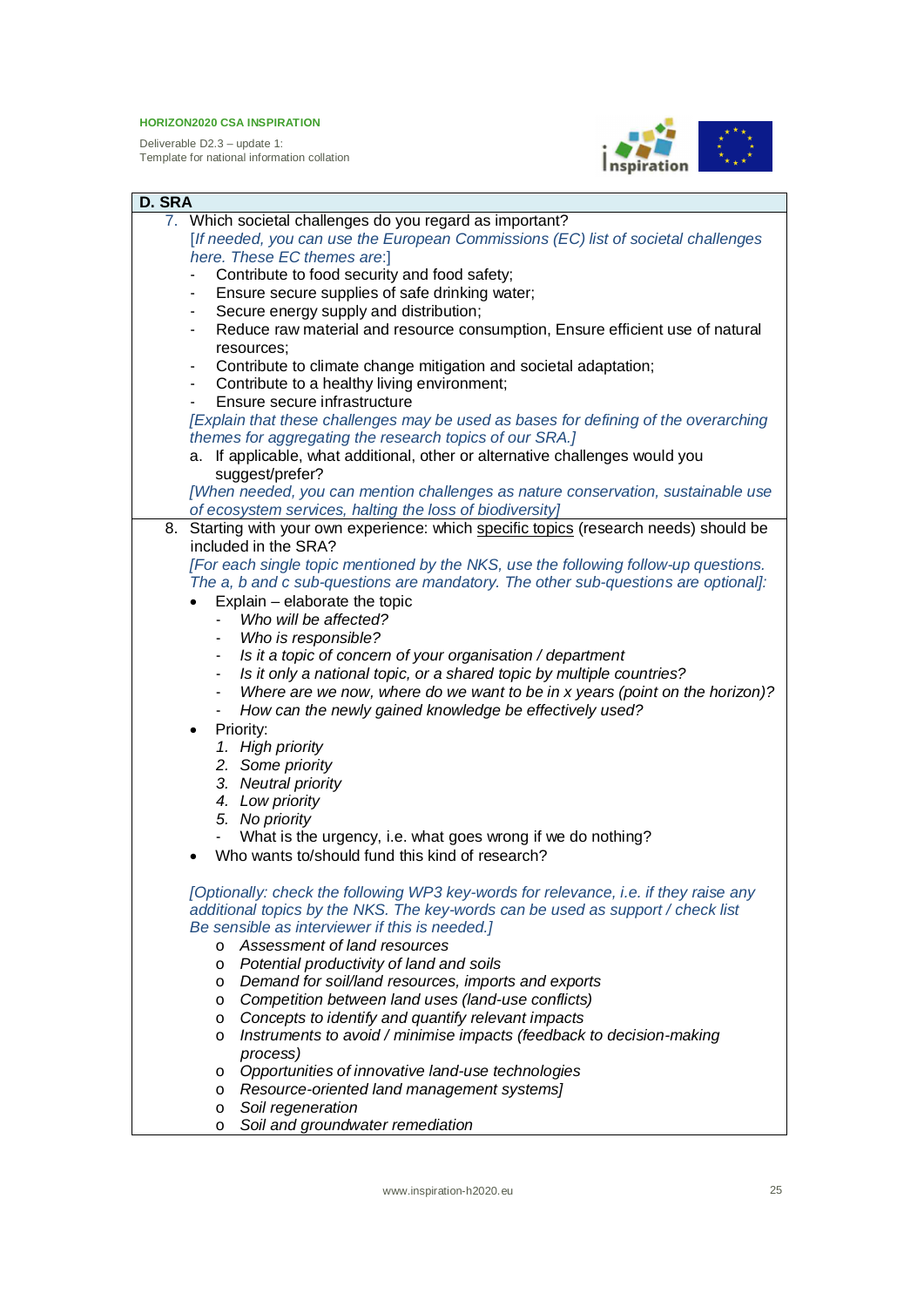![](_page_25_Picture_2.jpeg)

|                                                                                                                                                    | 9. Linked to topics mentioned by the NKS:                                               |                                                                                           |  |  |
|----------------------------------------------------------------------------------------------------------------------------------------------------|-----------------------------------------------------------------------------------------|-------------------------------------------------------------------------------------------|--|--|
|                                                                                                                                                    | a. What are the important / relevant documents, research agendas, research              |                                                                                           |  |  |
|                                                                                                                                                    | programmes underpinning these topics? (state-of-the-art)                                |                                                                                           |  |  |
|                                                                                                                                                    | b. Related to these agendas and programmes: what are timelines of programming           |                                                                                           |  |  |
|                                                                                                                                                    | and windows-of-opportunities to influence agendas / programmes?                         |                                                                                           |  |  |
|                                                                                                                                                    | [Note: question 9b is input for work package 5]                                         |                                                                                           |  |  |
|                                                                                                                                                    |                                                                                         |                                                                                           |  |  |
|                                                                                                                                                    | E. Science-Policy-Interfacing (SPI)<br>10. How would you define 'scientific knowledge'? |                                                                                           |  |  |
|                                                                                                                                                    |                                                                                         |                                                                                           |  |  |
| 11. For what do you use scientific knowledge in your job?                                                                                          |                                                                                         |                                                                                           |  |  |
|                                                                                                                                                    |                                                                                         |                                                                                           |  |  |
| 12. Which sources of (scientific) knowledge do you use for doing your job?                                                                         |                                                                                         |                                                                                           |  |  |
|                                                                                                                                                    |                                                                                         | [Open question and you can mention some of the sources underneath as examples]            |  |  |
|                                                                                                                                                    | scientific paper<br>$\circ$                                                             | newspapers<br>$\circ$                                                                     |  |  |
|                                                                                                                                                    | consultants<br>$\circ$                                                                  | television<br>O                                                                           |  |  |
|                                                                                                                                                    | reports<br>$\circ$                                                                      | conferences Involvement in research<br>$\circ$                                            |  |  |
|                                                                                                                                                    | colleagues<br>$\circ$                                                                   | projects                                                                                  |  |  |
|                                                                                                                                                    | experiences /examples within my<br>$\circ$                                              | data (bases)<br>$\circ$                                                                   |  |  |
|                                                                                                                                                    | own country                                                                             | websites, such as:<br>$\circ$                                                             |  |  |
|                                                                                                                                                    | experiences /examples abroad<br>$\circ$                                                 | o other, specify:                                                                         |  |  |
|                                                                                                                                                    |                                                                                         | 13. To what extend do you use most recent/new scientific knowledge (i.e. state-of-the-art |  |  |
|                                                                                                                                                    | scientific insights/findings) for doing your job?                                       |                                                                                           |  |  |
|                                                                                                                                                    |                                                                                         |                                                                                           |  |  |
|                                                                                                                                                    |                                                                                         | 14. To what extend are you able to influence (and how) the setting of scientific research |  |  |
|                                                                                                                                                    | policies/agendas in our country?                                                        |                                                                                           |  |  |
|                                                                                                                                                    |                                                                                         |                                                                                           |  |  |
| 15. To which extend do our national policies/agendas reflect your specific needs and                                                               |                                                                                         |                                                                                           |  |  |
| priorities?                                                                                                                                        |                                                                                         |                                                                                           |  |  |
|                                                                                                                                                    |                                                                                         |                                                                                           |  |  |
| 16. To what extend has been made use of the state-of-the art in scientific research for                                                            |                                                                                         |                                                                                           |  |  |
| the formulation of existing policies in our country?                                                                                               |                                                                                         |                                                                                           |  |  |
|                                                                                                                                                    |                                                                                         |                                                                                           |  |  |
|                                                                                                                                                    | [Questions only for NKS from the non-science sector (business and policy):]             |                                                                                           |  |  |
| 17. Have you ever been involved in:                                                                                                                |                                                                                         |                                                                                           |  |  |
| a. the formulation of scientific research questions?                                                                                               |                                                                                         |                                                                                           |  |  |
| b. doing scientific research (i.e. knowledge co-creation)?<br>c. synthesizing/wrapping-up of scientific knowledge, e.g. to feed into policy making |                                                                                         |                                                                                           |  |  |
|                                                                                                                                                    |                                                                                         |                                                                                           |  |  |
|                                                                                                                                                    | or to increase business opportunities?                                                  |                                                                                           |  |  |
| [When yes: Follow-up questions]                                                                                                                    |                                                                                         |                                                                                           |  |  |
| How successful/satisfying was this, on a scale of 1-5?                                                                                             |                                                                                         |                                                                                           |  |  |
| 1. Very successful/satisfying                                                                                                                      |                                                                                         |                                                                                           |  |  |
|                                                                                                                                                    | 2. Successful /satisfying                                                               |                                                                                           |  |  |
| 3. Neutral                                                                                                                                         |                                                                                         |                                                                                           |  |  |
| 4. Unsuccessful/unsatisfying                                                                                                                       |                                                                                         |                                                                                           |  |  |
| 5. Very unsuccessful/unsatisfying                                                                                                                  |                                                                                         |                                                                                           |  |  |
| What went well                                                                                                                                     |                                                                                         |                                                                                           |  |  |
| What could be improved?                                                                                                                            |                                                                                         |                                                                                           |  |  |
|                                                                                                                                                    | What to avoid/not to do?                                                                |                                                                                           |  |  |
| Additional remarks?                                                                                                                                |                                                                                         |                                                                                           |  |  |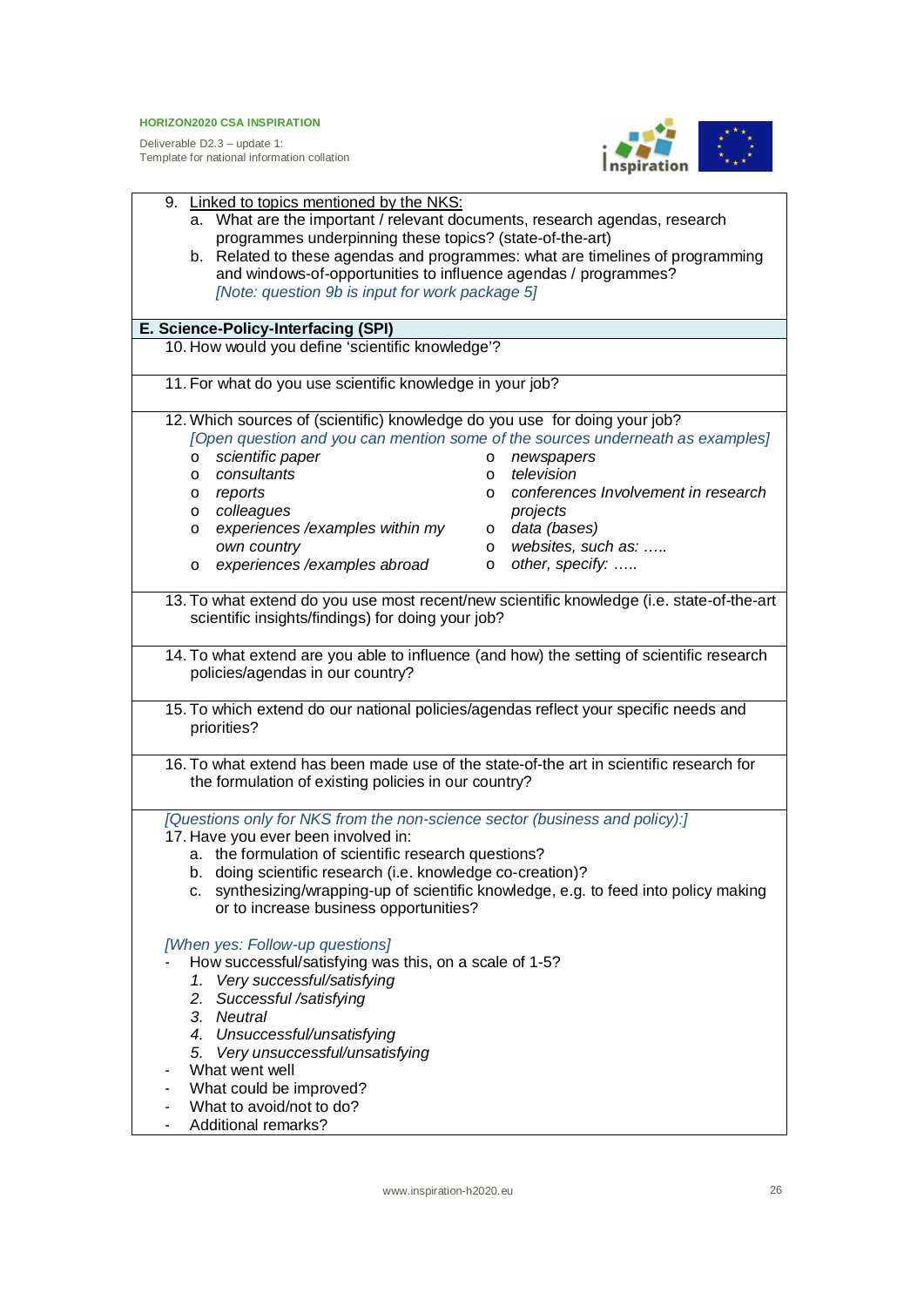![](_page_26_Picture_2.jpeg)

| [Question only to NKS who are likely to have insights here (e.g. research funders)]<br>18. (How) is the societal impact of scientific research related to the scope of<br>INSPIRATION being assessed in our country?<br>[If they know: Follow-up questions:]<br>How successful/satisfying is this, on a scale of 1-5?<br>1. Very successful/satisfying<br>2. Successful/satisfying<br>3. Neutral<br>4. Unsuccessful/unsatisfying<br>5. Very unsuccessful/unsatisfying<br>What indictors are used?<br>What goes well?<br>$\overline{\phantom{a}}$<br>What can be improved?<br>What to avoid/not to do?<br>Additional remarks?                                                                                                                                                                                                         |
|--------------------------------------------------------------------------------------------------------------------------------------------------------------------------------------------------------------------------------------------------------------------------------------------------------------------------------------------------------------------------------------------------------------------------------------------------------------------------------------------------------------------------------------------------------------------------------------------------------------------------------------------------------------------------------------------------------------------------------------------------------------------------------------------------------------------------------------|
| 19. Which national Science-Policy-Interface documents do you know of / can you                                                                                                                                                                                                                                                                                                                                                                                                                                                                                                                                                                                                                                                                                                                                                       |
| recommend?                                                                                                                                                                                                                                                                                                                                                                                                                                                                                                                                                                                                                                                                                                                                                                                                                           |
|                                                                                                                                                                                                                                                                                                                                                                                                                                                                                                                                                                                                                                                                                                                                                                                                                                      |
| F. Funding                                                                                                                                                                                                                                                                                                                                                                                                                                                                                                                                                                                                                                                                                                                                                                                                                           |
| 20. Which experiences and expectations in funding schemes (public / private) do you<br>have in your own field that could offer opportunities for future research on land-use<br>and -management and related impacts to Soil-/Sediment-/Water-systems:<br>Sub-nationally /regionally?<br>Nationally?<br>European? [e.g. H2020, Interreg, multi-lateral such as the Joint Programming<br><i><b>Initiatives</b></i><br>International? [e.g. Belmont Forum, Foundations etc.]<br>[For all R&I questions aiming at achieving policy targets in the Land & SSW related<br>system (like e.g. Sustainable Development Goals on soils -to be adopted at UN level<br>in September 2015-, existing EU directives such as the Environmental Liability<br>Directive, etc.) Consider all Public and Private funding sources. Please ask to provide |
| details and give most important references (documents, website) that could be                                                                                                                                                                                                                                                                                                                                                                                                                                                                                                                                                                                                                                                                                                                                                        |
| relevant for explaining the answer]<br>21. How to increase the added value of different financial resources (i.e. achieve a<br>multiplier) for doing research that contributes to EU and national demands, in<br>particular to the R&I demands on Land and the SSW-system?<br>[CONSTRUCTIONS that (could) work. PP, PPI, etc. Just ask for, as open as possible<br>for suggestions, ideas, experiences, good examples]                                                                                                                                                                                                                                                                                                                                                                                                               |
| 22. Are there areas of research and innovation (R&I) that you are aware of that are not<br>(yet) covered by current funding mechanisms and which would need new/different<br>funding schemes / infrastructures?                                                                                                                                                                                                                                                                                                                                                                                                                                                                                                                                                                                                                      |
| 23. Integrated approaches (necessary for addressing particular societal challenges<br>related to the use and management of land and related impacts to SSW systems) are<br>usually difficult to fund / get recognised by the research funding communities. What<br>would be necessary to improve this?                                                                                                                                                                                                                                                                                                                                                                                                                                                                                                                               |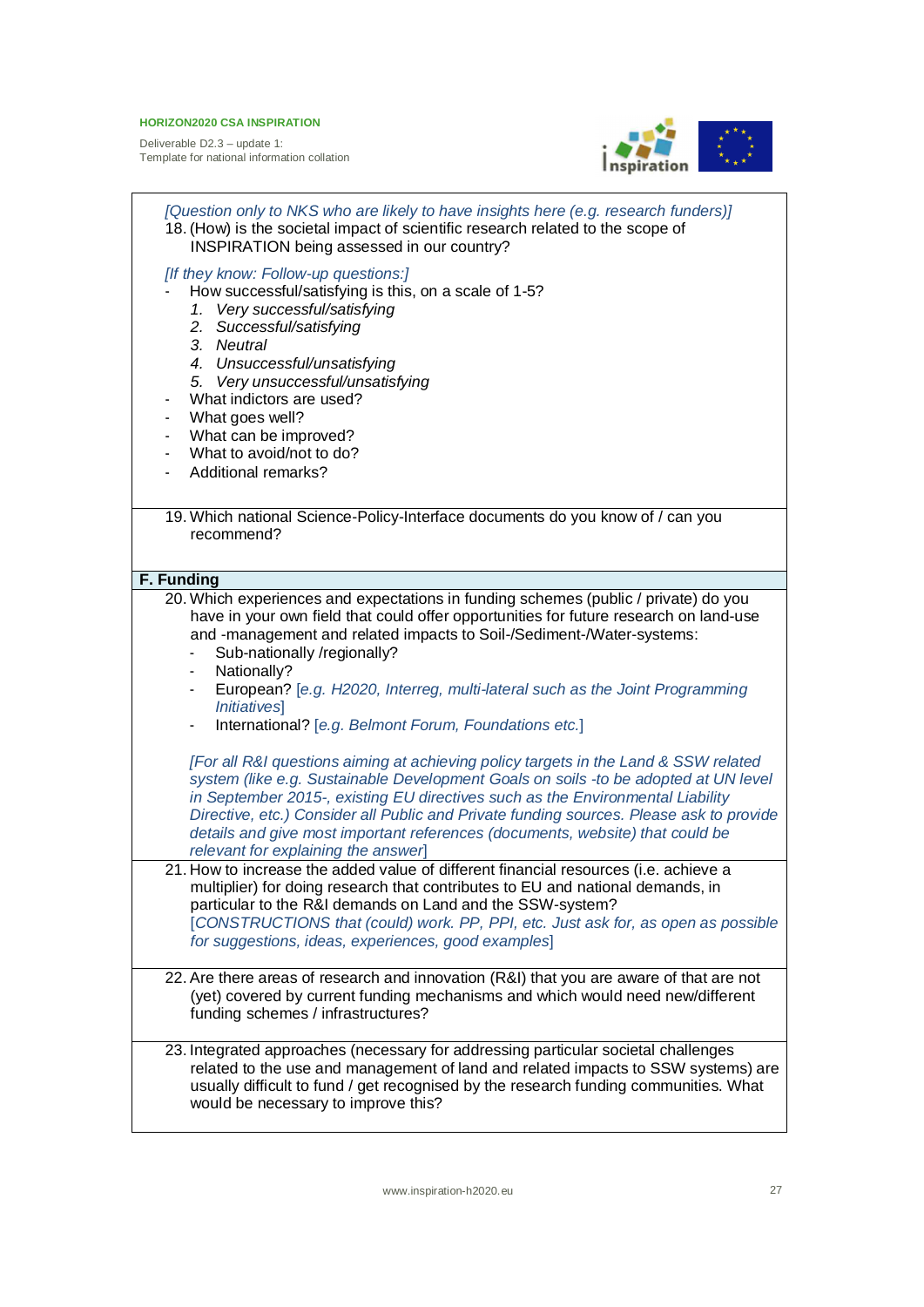Deliverable D2.3 – update 1: Template for national information collation

![](_page_27_Picture_2.jpeg)

| 24. Based on previous learning experiences that you are aware of: how to best set up /<br>govern funding option(s), so that societal demands will be fulfilled, knowledge<br>resulting from execution of the SRA will be taken up and used; and funders<br>experience that their invested, national Euros are indeed multiplied?                                                                                                                                                                                                                                                                                                                                                                                                                                                                                                                                                                                                                                                                                                       |  |  |
|----------------------------------------------------------------------------------------------------------------------------------------------------------------------------------------------------------------------------------------------------------------------------------------------------------------------------------------------------------------------------------------------------------------------------------------------------------------------------------------------------------------------------------------------------------------------------------------------------------------------------------------------------------------------------------------------------------------------------------------------------------------------------------------------------------------------------------------------------------------------------------------------------------------------------------------------------------------------------------------------------------------------------------------|--|--|
| [if they know: Follow-up questions]<br>How successful/satisfying was this, on a scale of 1-5?<br>1. Very successful/satisfying<br>2. Successful/satisfying<br>3. Neutral<br>4. Unsuccessful/unsatisfying<br>5. Very unsuccessful/unsatisfying<br>What went well<br>What could be improved?<br>What to avoid/not to do?<br>Additional remarks?                                                                                                                                                                                                                                                                                                                                                                                                                                                                                                                                                                                                                                                                                          |  |  |
| G. Other (remarks, suggestions, examples):                                                                                                                                                                                                                                                                                                                                                                                                                                                                                                                                                                                                                                                                                                                                                                                                                                                                                                                                                                                             |  |  |
|                                                                                                                                                                                                                                                                                                                                                                                                                                                                                                                                                                                                                                                                                                                                                                                                                                                                                                                                                                                                                                        |  |  |
| H. Ending the interview                                                                                                                                                                                                                                                                                                                                                                                                                                                                                                                                                                                                                                                                                                                                                                                                                                                                                                                                                                                                                |  |  |
| Thank you for taking the time to participate in this interview:<br>Would you like us to keep you updated about INSPIRATION progress?<br>Would you suggest anyone else who we should be interviewed by us?<br>$\bullet$<br>Do you have further questions arising from this interview, or would you like to add<br>$\bullet$<br>anything else?<br>What information are you interested in, and willing to give feedback on?<br>$\bullet$<br>[Discuss the feedback mechanism and if they have expressed their opinions as a<br>person or as a representative of their organisation/network. Checklist:]<br>a. Information to exchange / willingness to give feedback on:<br>(complete interview, not recommended)<br>$\circ$<br>summary of main conclusions<br>$\circ$<br>national report, national contribution to D2.4<br>O<br>complete D2.4, all countries<br>O<br>b. Preferred level of feedback:<br>no feedback<br>$\circ$<br>informal feedback<br>$\circ$<br>formal feedback (e.g. on behalf of represented organisation)<br>$\circ$ |  |  |
| [Check: have you discussed consent form / how to refer to interviewee]                                                                                                                                                                                                                                                                                                                                                                                                                                                                                                                                                                                                                                                                                                                                                                                                                                                                                                                                                                 |  |  |

INSPIRATION acknowledges the received funding from the European Community's HORIZON2020 Framework Programme under grant agreement no 642372

![](_page_27_Picture_5.jpeg)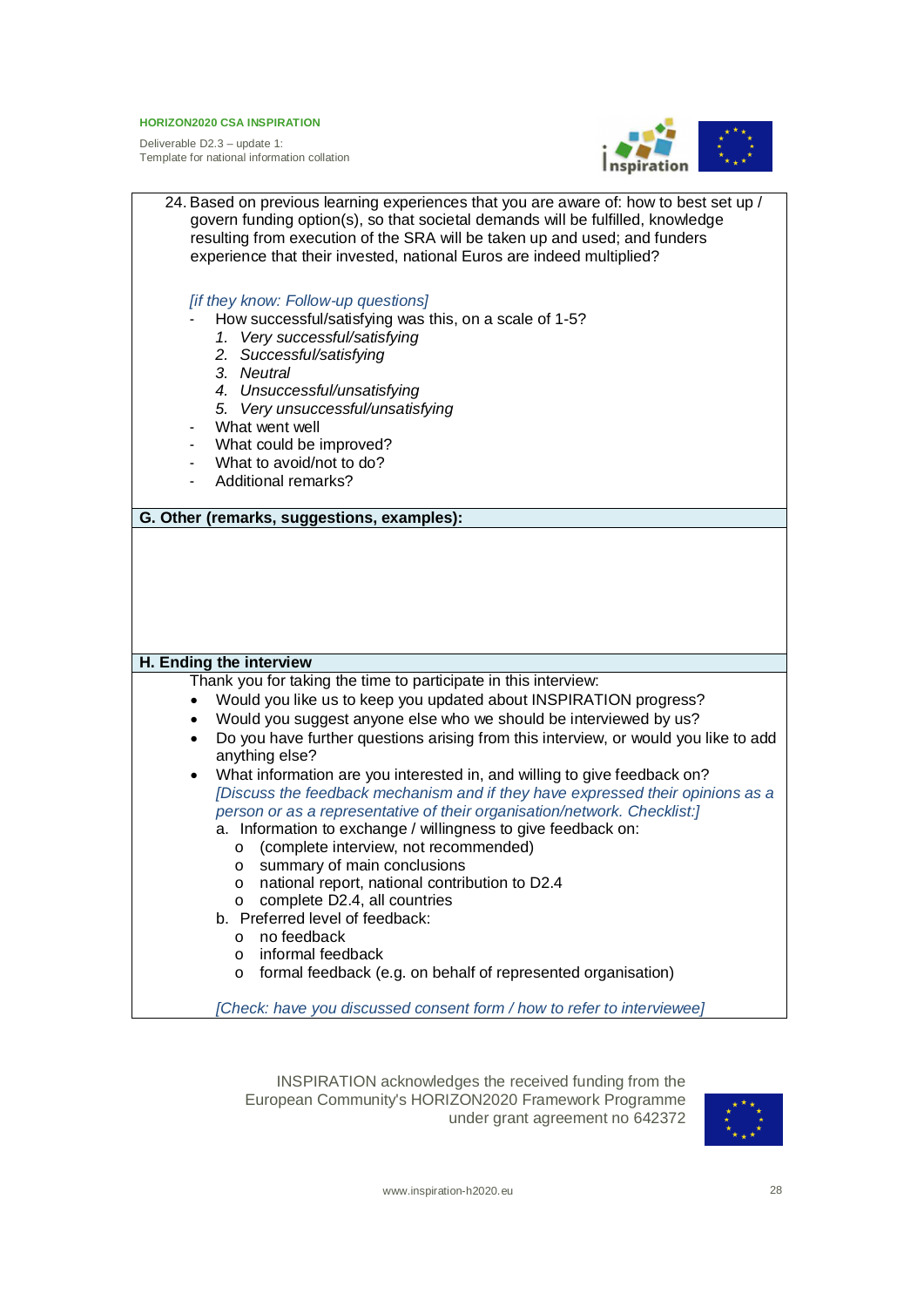Deliverable D2.3 – update 1: Template for national information collation

![](_page_28_Picture_2.jpeg)

# **Annex IIb: NKS hand-out: INSPIRATION interview at a glance**

### **INSPIRATION interview at a glance**

#### **Aim of INSPIRATION:**

The main purpose of the EC-funded INSPIRATION project is to formulate an end-user driven strategic research agenda (SRA) for land-use, land-use changes and the related, impacted compartments of the Soil-Sediment-Water (SSW) system in order to meet current and future societal challenges and needs. Next to that, the project aims to scope out models of implementing the SRA and to prepare a network of public and private funding institutions willing to commonly fund the execution of the SRA.

#### **National Key Stakeholders (NKS):**

In a series of NKS interviews across EU nations the "National Focal Points (NFP) gather for nations individually information related to the INSPIRATION scope (land and SSW-system use and management) on:

- Research and Innovation (R&I) needs
- Experiences regarding connecting science to policy/practice
- National and transnational funding schemes

In the interviews we focus at NKS – like you – positioned at a strategic level, i.e. leading persons in their field of profession; with a good overview on opportunities; a clear vision on, and insight in knowledge demands (short, middle and long-term). Furthermore, these NKS are well positioned and participate in relevant professional network(s) and may also have potential to become an ambassador for INSPIRATION. We selected NKS to represent different disciplines and institutional backgrounds including: land-use planners; managers; soil, sediment and water experts; researchers, funders and regulators/policy makers.

# **This interview:**

Collecting input from you – an expert in your field – is crucial for the project in order to help us describing the state-of-the-art in our country as input into the European research agenda. In the interview we will go through a series of topics and questions: The interviews of NKS (ca. 20 per nation), together with

a desk study on research needs and funding possibilities will be synthesized to a 'national report'. This synthesis will be reviewed in a national workshop, to prioritize the topics for the suggested Strategic Research Agenda (SRA) from our country's point of view. The national reports will finally be used as input for elaborating the European SRA and crossnation matchmaking (matching research needs to possible funding).

Workflow in first year of INSPIRATION

![](_page_28_Figure_17.jpeg)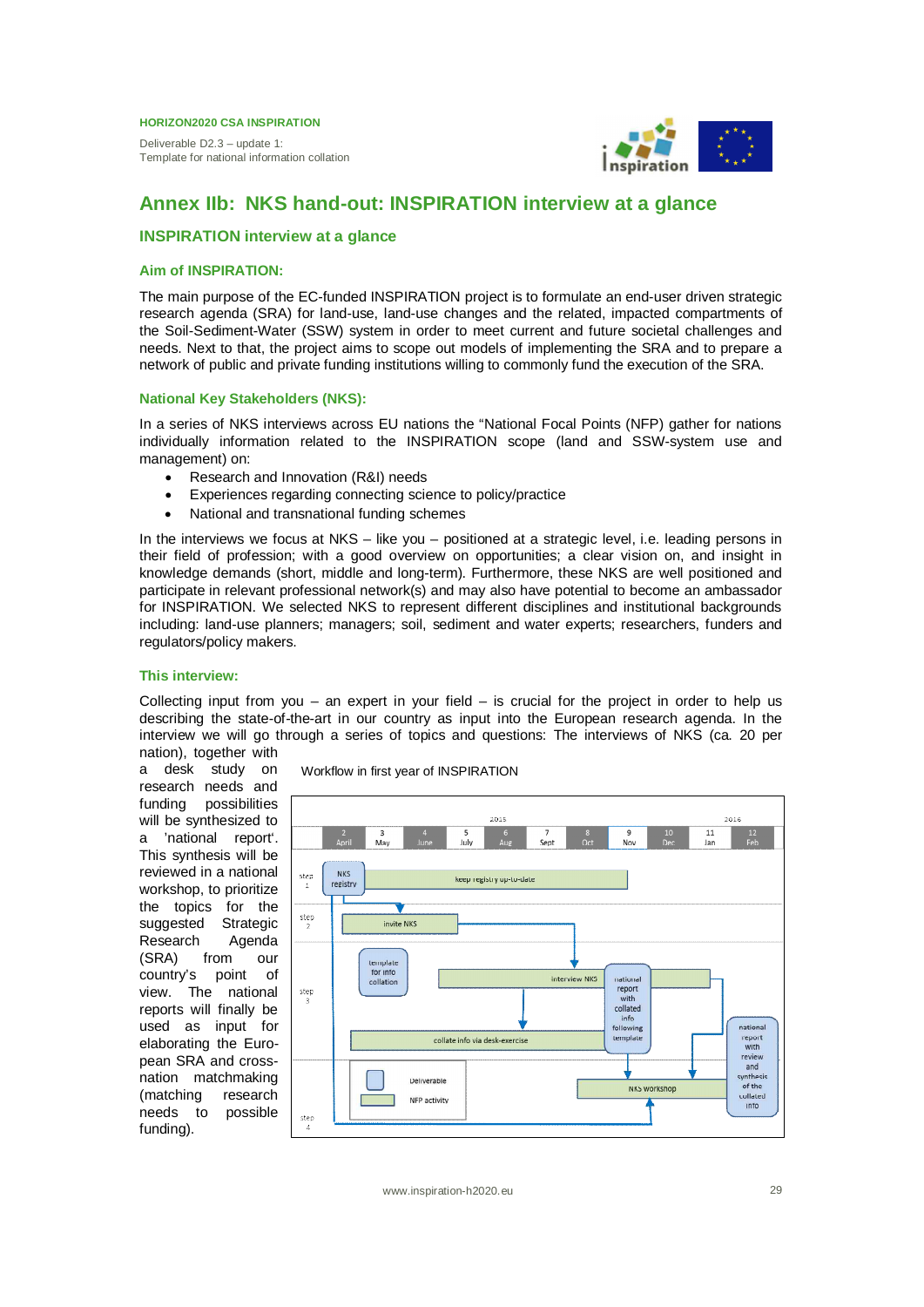Deliverable D2.3 – update 1: Template for national information collation

![](_page_29_Picture_2.jpeg)

# **Example questions:**

#### **Research and Innovation (R&I) needs**

- Which societal challenges do you regard as important?
- Starting with your own experience: which specific topics (research needs) should be included in the SRA?

# **Experiences regarding connecting science to policy/practice**

- How would you define 'scientific knowledge'?
- To what extend has been made use of the state-of-the art in scientific research for the formulation of existing policies in our country?

#### **National and transnational funding schemes**

- Does your organisation provide external research funding?
- Which experiences and expectations in funding schemes (public / private) do you have in your own field that could offer opportunities for future research on land-use and -management and related impacts to Soil-/Sediment-/Water-systems

# **Your benefits from participating:**

- A chance to influence the European SRA on land and SSW management in the light of societal challenges and needs;
- Being able to make use of the results of the project: overview of research need and of existing and promising funding schemes on different levels (sub-national, national, European, international) and opportunities for a better connection between science and policy/practice;
- Use the matchmaking opportunity to get in contact with other networks in- and outside our country, and countries learn which shared challenges can be taken up jointly.

#### **Contact and further information:**

For general information on the INSPIRATION project visit our website: www.inspiration-h2020.eu

| Contact the general project coordination:                                                                       |
|-----------------------------------------------------------------------------------------------------------------|
| FG I3.5 - Coordination INSPIRATION                                                                              |
| <b>Federal Environment Agency</b><br><b>Woerlitzer Platz 1</b><br>06844 Dessau-Rosslau<br>stephan.bartke@uba.de |
|                                                                                                                 |